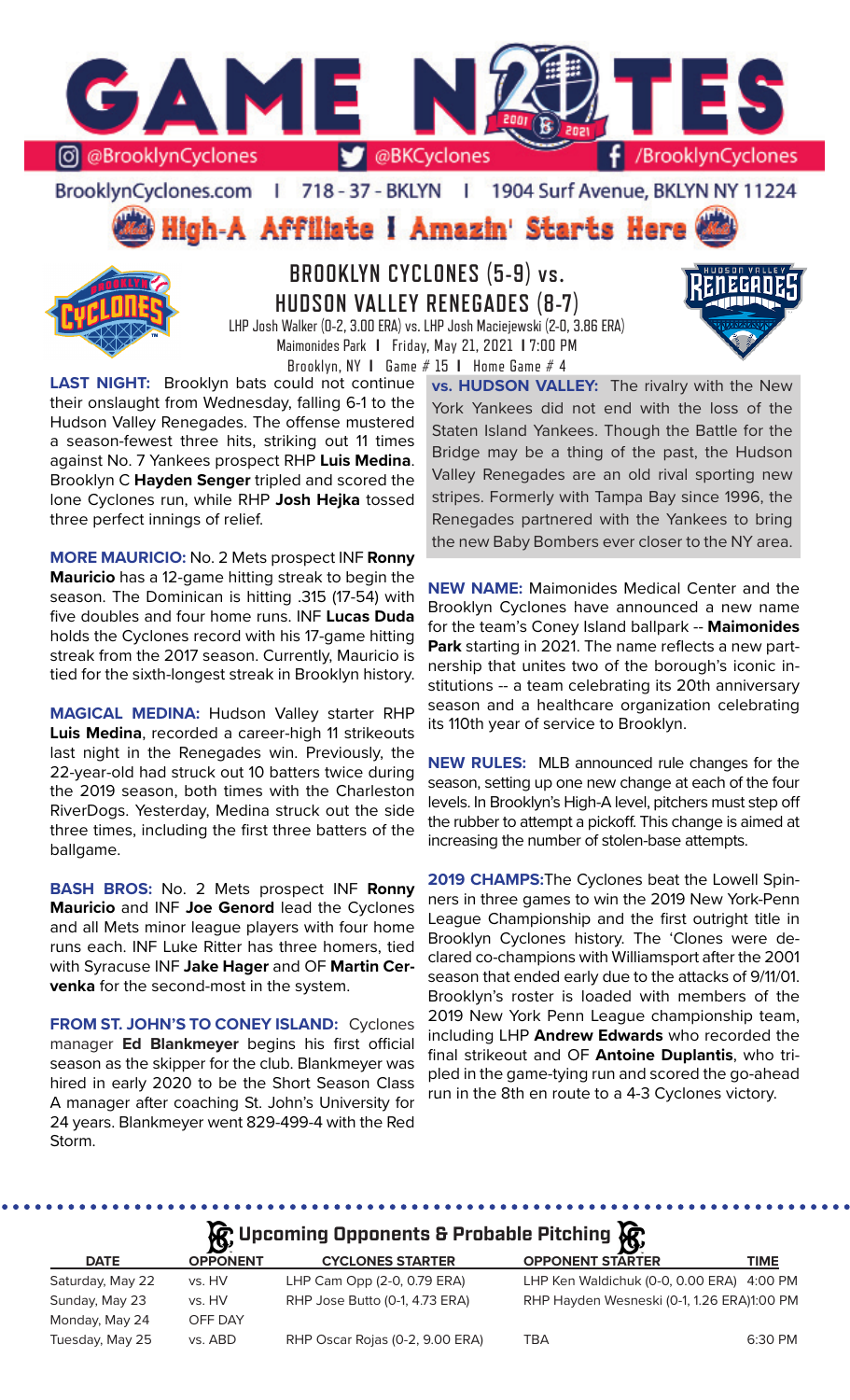### **MAY 21 VS HUDSON VALLEY STARTING PITCHER PAGE 2**

| # 28                    | <b>JOSH WALKER</b>                         | <b>RHP</b> |
|-------------------------|--------------------------------------------|------------|
| Height: 6-6             | Weight: 225                                |            |
| <b>Bats: Left</b>       | <b>Throws: Left</b>                        |            |
|                         | Date of Birth: December 1, 1994<br>Age: 26 |            |
| Hometown: Otisville, NY |                                            |            |
|                         | How Obtained: Mets 37th round pick, 2017   |            |
|                         | <b>College: University of New Haven</b>    |            |

**LAST TIME OUT:** The NY native allowed a season-high four runs on seven hits in a no-decision Sunday at Greenville. The southpaw allowed his first home run, giving up a tworun homer to the Drive's Devlin Granberg in the fourth inning. Walker lasted five innings for the third-straight game.

| 2021 GAME-BY-GAME |            |            |     |                          |   |    |    |   |    |            |
|-------------------|------------|------------|-----|--------------------------|---|----|----|---|----|------------|
|                   |            |            |     | <b>Brooklyn Cyclones</b> |   |    |    |   |    |            |
| <b>DATE</b>       | <b>OPP</b> | <b>DEC</b> | ΙP  | н                        | R | ER | BB | ĸ | ΗR | <b>AVG</b> |
| 5/16              | @GVL       |            | 5.0 |                          | Δ | 4  |    | Δ |    | .204       |
| 5/11              | @GVL       | W          | 5.0 | 4                        |   |    |    |   | O  | .118       |
| 5/4               | @ASH       | W          | 5.0 | O                        | Ω | O  |    | 8 | O  | .000       |
|                   |            |            |     |                          |   |    |    |   |    |            |

**GRATEFUL:** Walker missed the majority of the 2019 season due to surgery to repair nerve damage from a car accident with a driver who made an illegal turn near the team facility in Florida in April 2019.

**BACK FOR MORE:** Walker returns to the Brooklyn Cyclones for his third campaign, having pitched for the Coney Island club in 2018 and 2019.

**I'M PEACOCK, YOU GOTTA LET ME FLY!: Walker embarks** on his first full season assignment as a professional...Hampered by injuries since turning pro in 2017, the southpaw has only thrown 61.2 innings over four seasons...His career-high in innings pitched for a season was 32.1 for the Cyclones in 2018.

**STRIKE, WHILE THE IRON IS HOT:** During his best professional campaign in 2018 throwing 32.1 innings, Walker struck out 11.13 batters per nine innings.

**QUARANTINE WORK:** During the pandemic shutdown of the minor league season, Walker trained with his younger brother Noah, who played baseball at Division II Greensboro College.

|                | G         | <b>ERA</b> | ΙP             | н  | R  | ER        | <b>HR</b>  | BB             | Κ         | <b>AVG</b> |
|----------------|-----------|------------|----------------|----|----|-----------|------------|----------------|-----------|------------|
| Home           |           |            |                |    |    |           |            |                |           |            |
| Road           | 3         | 3.00       | 15.0           | 11 | 5  | 5         | 1          | 3              | 19        | .204       |
| May            | 3         | 3.00       | 15.0           | 11 | 5  | 5         | 1          | 3              | 19        | .204       |
| June           |           |            |                |    |    |           |            |                |           |            |
| July           |           |            |                |    |    |           |            |                |           |            |
| August         |           |            |                |    |    |           |            |                |           |            |
| September      |           |            |                |    |    |           |            |                |           |            |
|                | <b>PA</b> | R          | н              | 2B | 3B | <b>HR</b> | <b>RBI</b> | BB             | <b>SO</b> | <b>OPS</b> |
| vs. Left       | 16        | 1          | $\overline{2}$ | 1  | O  | $\circ$   | 1          | $\overline{2}$ | 6         | .464       |
| vs. Right      | 42        | 4          | 9              | 4  | 0  | 1         | 3          | 1              | 13        | .638       |
| <b>RISP</b>    | 12        | 5          | $\overline{2}$ | O  | O  | 1         | 4          | 1              | 3         | .750       |
|                |           |            |                |    |    |           |            |                |           |            |
| Team ahead     | 50        | 5          | 10             | 4  | 0  | 1         | 4          | 3              | 16        | .630       |
| Team behind    |           |            |                |    |    |           |            |                |           |            |
| Ahead in count | 19        | 1          | $\overline{2}$ | 1  | O  | $\Omega$  | $\Omega$   | $\Omega$       | 11        | .263       |

| K/9          | BB/9  | HR/9       |
|--------------|-------|------------|
| 11.40        | 1.80  | 0.60       |
| <b>BABIP</b> | GB%   | <b>FIP</b> |
| .286         | 37.1% | 2.64       |

### **WALKER'S SEASON AND CAREER HIGHS**

| 2021 Season                |                              | Career                          |
|----------------------------|------------------------------|---------------------------------|
| 8 (5/4 at Asheville)       | <b>Strikeouts</b>            | 8 (5/4/21 at Asheville)         |
|                            | <b>Double Digit K Games</b>  | None                            |
| 7 (5/16 at Greenville)     | <b>High Hits, Game</b>       | 7 (2x, 5/16/21 at Greenville)   |
| 1 (5/16 at Greenville)     | <b>High HR, Game</b>         | 2 (7/9/18 @ Staten Island)      |
| 4 (5/16 at Greenville)     | <b>High Runs, Game</b>       | 7 (7/3/17 @ GCL Cards)          |
| 1 (3x, 5/16 at Greenville) | <b>High Walks, Game</b>      | 4 (7/26/18 at Mah. Valley)      |
| 5 (3x, 5/16 at Greenville) | <b>Innings Pitched, Game</b> | 5 IP (4x, 5/16/21 atGreenville) |
| None                       | <b>Complete Games</b>        | None                            |
| None                       | Shutouts                     | None                            |

| <b>CATCHER ERA</b> |   |    |            |      |  |  |  |  |
|--------------------|---|----|------------|------|--|--|--|--|
| <b>NAME</b>        | G | ER | <b>INN</b> | ERA  |  |  |  |  |
| Mena               |   | 12 | 16         | 6.75 |  |  |  |  |
| Senger             | 8 | 42 | 69         | 5.48 |  |  |  |  |
| Uriarte            |   | 17 | 34         | 4.50 |  |  |  |  |

|                |   |   | CYCLONES STARTING PITCHER BREAKDOWN                   |    |         |
|----------------|---|---|-------------------------------------------------------|----|---------|
| <b>STARTER</b> |   |   | <b>GS Quality StartsRun SupportRS/Start BC Record</b> |    |         |
| Butto, Jose    | 3 | Ω | 8                                                     | 27 | $1 - 2$ |
| Kisena, Alec   |   | O | 17                                                    | 85 | $1 - 1$ |
| Rojas, Oscar   | 3 | O | 20                                                    | 67 | $1 - 2$ |
| Vilera, Jaison | 3 | O | 12                                                    | 40 | $0 - 3$ |
| Walker, Josh   | 3 | Ω | 23                                                    | 77 | $2-1$   |

|                 | <b>BROOKLYN CYCLONES PITCHING BREAKDOWN</b> |            |           |    |     |    |       |     |           |            |               |         |            |           |      |    |     |    |     |           |            |
|-----------------|---------------------------------------------|------------|-----------|----|-----|----|-------|-----|-----------|------------|---------------|---------|------------|-----------|------|----|-----|----|-----|-----------|------------|
|                 | W-L                                         | <b>ERA</b> | -IP       | -н | R   |    | ER BB | K   | <b>HR</b> | <b>AVG</b> |               | W-L     | <b>ERA</b> | IP        | н.   | R  | ER. | BB | K   | <b>HR</b> | <b>AVG</b> |
| <b>STARTERS</b> | 3-6                                         | 5.88       | 59.2 53   |    | 43  | 39 | 27    | 66  | 13        |            | $.235$ HOME   | 1-2     | 3.00       | 27 O      | - 17 | 10 | q   | 9  | フフ  |           | .181       |
| RELIEVERS       | $2 - 3$                                     | 5.46       | 59.1 60   |    | -45 | 36 | -27   | 75  | 5         | 253        | <b>I ROAD</b> | $4 - 7$ | 6.07       | 92.0 96   |      | 78 | 62  | 45 | 119 | 16        | .260       |
| <b>TOTAL</b>    | 5-9                                         | 5.37       | 119.0 113 |    | 88  | 71 | 54    | 141 | 18        | 244        | I TOTAL       | 5-9     | 5.37       | 119.0 113 |      | 88 | 71  | 54 | 141 | 18        | .244       |

### **BULLPEN NOTES**

-RHP Allan Winans leads the bullpen, striking out 45% of the batters he has faced, stranding four out of four baserunners he has inherited.

-LHP Andrew Edwards is the lone southpaw in the bullpen, striking out 13.5 batters per nine innings.

-RHP Bryce Montes de Oca is the hardest-throwing reliever in the pen, touching triple digits.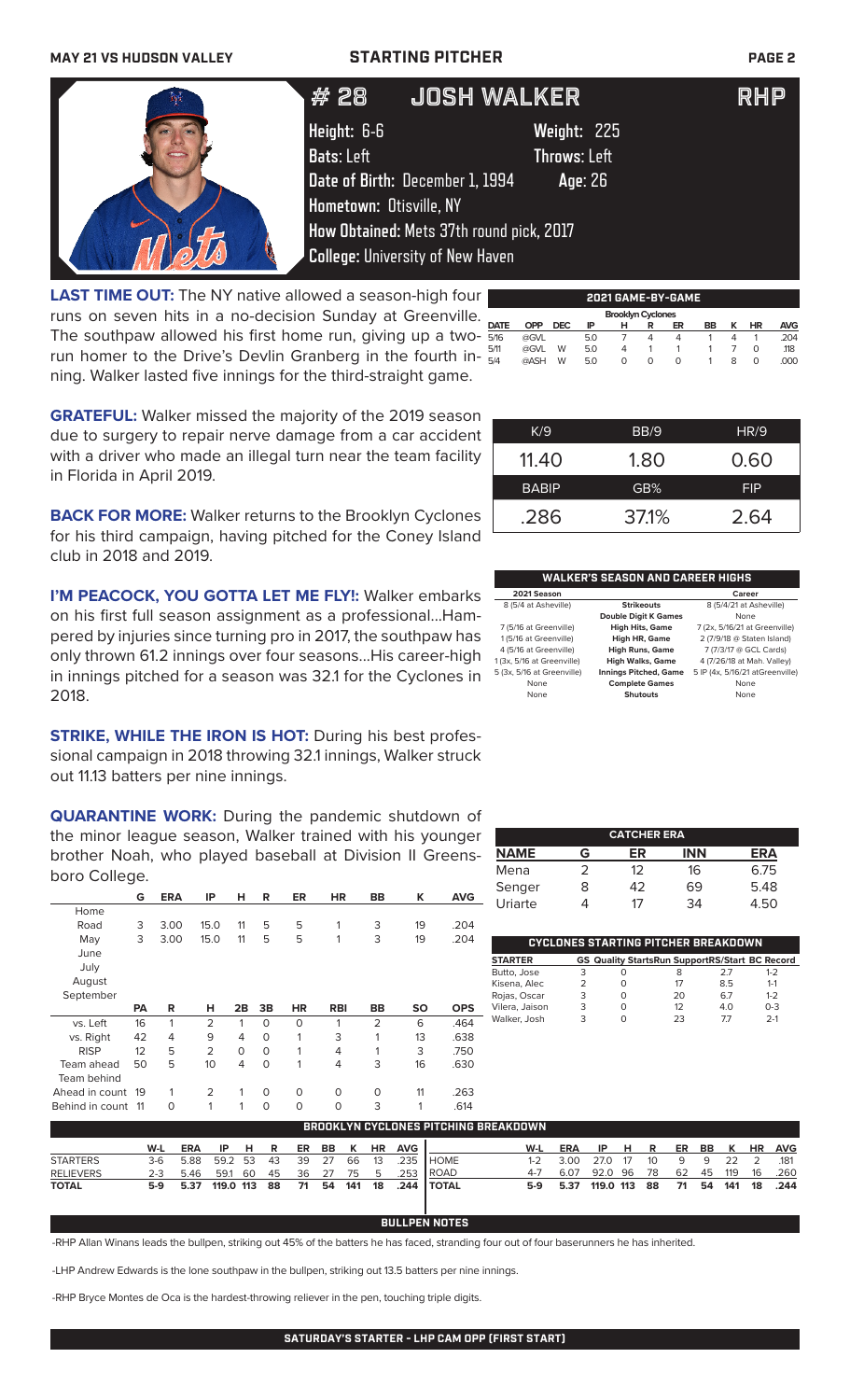### **MAY 21 VS HUDSON VALLEY BATTING PAGES PAGE 3 # 22 BRETT BATY - INF .386, 0 HR, 14 RBI, .445 wOBA, wRC+ 181 Last Game:** 0-4, 2 K **Home:** 6-13 **Last HR: Season High, Hits:** 4 (5/19 vs. HV)) **RISP:** 10-16 (.625) **Road: 11-32 Multi-Hit Games:** 6 (5/19 vs. Hudson Valley) **Season High, Runs: 2** (5/19 vs. HV)<br>**Streak: 3 (5/19 vs. HV:** 6-13 **Multi-RBI Games:** 5 (5/19 vs. Hudson Valley) **Season High, RBI:** 4 (5/19 **Multi-RBI Games:** 5 (5/19 vs. Hudson Valley) **Season High, SB:** 1 (2x, 5/19 vs. HV) • Enters his third year in the Mets organization...Rated as the No. 4 prospect in the Mets system and the No. 94 prospect in baseball according to *MLB Pipeline* • Earned a non-roster invitation to Spring Training in 2021, collecting a double and a single in 10 games and 10 at-bats • Joined the Alternate Training Site in Brooklyn in 2020 Spent the majority of his first pro season with Kingsport (R) before a promotion to Brooklyn to finish the 2019 season, winning the league title with the Cyclones • Committed to the University of Texas before signing with the Mets **Last Game:** DNP **Home:** 2-8 **Last HR:** 5/15 at Greenville **Season High, Hits:** 2 (2x, 5/19 vs. HV) **RISP:** 2-7 (.286) **Road:** 5-23 **Multi-Hit Games:** 2 (5/19 vs. Hudson Valley) **Season High, Runs:** 3 (5/15 at Greenville) **Season High, Hits:** 2 (2x, 5/19 vs. HV)<br> **RISP:** 2-7 (.286) **Road:** 5-23 **Road:** 5-23 **Multi-Hit Games:** 2 (5/19 vs. Hudson Valley) **Season High, Runs:** 3 (5/15 at Greenville)<br> **Streak:** 1 G (2-4) **vs. HV:** 2-8 **Multi-RBI Season High, SB:**  • Enters his third year in the Mets organization...Led the Brooklyn Cyclones with 17 stolen bases and 10 HBP in 2019, winning a league title • SEC and Mississippi State hits king, finishing his career with 383 hits and the 4th-most in NCAA history...Won SEC Freshman of the Year award in 2016 Previously drafted by the Mets (32nd, 2018) and the Yankees (30th, 2017) • Father, John, played nine seasons as a defensive back with the Chicago Bears **# 2 RONNY MAURICIO - INF .315, 4 HR, 12 RBI, .428 wOBA, wRC+ 171 Last Game:** 1-4, 3 K **Home:** 3-13 **Last HR:** 5/16 at Greenville **Season High, Hits:** 3 (2x, 5/16 at Greenville) **RISP:** 4-13 (.308) **Road:** 14-41 **Multi-Hit Games:** 3 (5/16 at Greenville) **Season High, Runs:** 2 (3x,5/16 at Greenville) **Streak:** 12 G (17-54) **vs. HV:** 3-13 **Multi-RBI Games:** 3 (5/16 at Greenville) **Seaon High, RBI:** 4 (2x, 5/16 at Greeville) **Season High, SB:** • Enters his fifth year in the Mets organization...Rated as the No. 2 prospect in the Mets system and the No. 58 prospect in baseball according to *MLB Pipeline* • Non-roster invitee to Spring Training for the third consecutive season...Spent 2020 at the Mets Alternate Site and had one at-bat with the Tigres del Licey in the Dominican Winter League • Named a South Atlantic League mid-season All-Star with Columbia (A) in 2019 • Won the 2018 GCL Mets Sterling Award, given to the team's most valuable player...Signed with the Mets as a 16-year-old. **# 15 JAKE MANGUM - OF**<br> **226, 2 HR, 6 RBI, .334 wOBA, wRC+ 112**<br> **RISP:** 2-7 (.286) **Riser 2-8 Riser 2-8 234 Multi-Hit Games:** 2 (5/19 vs. Hudson Valley) **Season High, Rins:** 3 (5/15 at Greenville) **# 8** ANTOINE DUPLANTIS - OF<br>
Last HR: 5/6 at Asheville **.275, 1 HR, 4 RBI, .368 wOBA, wRC+ 133**<br>
RISP: 4-10 (.400) Road: 13-42 Multi-Hit Games: 4 (5/16 at Greenville) Season High, Rins: 4 (5/16 at Greenville) **Last Game:** 0-2, 2 K, 2 BB **Home:** 1-9 **Last HR:** 5/6 at Asheville **Season High, Hits:** 4 (5/16 at Greenville) **RISP:** 4-10 (.400) **Road:** 13-42 **Multi-Hit Games:** 4 (5/16 at Greenville) **Season High, Runs:** 4 (5/16 at Greenville) **Streak: vs. HV:** 1-9 **Multi-RBI Games:** 1 (5/12 at Greenville) **Season High, RBI:** 2 (5/12 at Greenville) **Season High, SB:** 1 (2x, 5/16 at Greenville) • Enters his third year in the Mets organization...Spent his draft year with Brooklyn and scored the game-winning run against Lowell in the 2019 NYPL Championship • Recorded eight outfield assists in 47 games to lead Brooklyn • Finished his LSU career with 359 hits, most in school history and second-most in SEC history behind Cyclones outfielder Jake Mangum (383 hits)...Never finished a season at LSU hitting lower than .316 • Drafted in the 19th round by Cleveland in 2018 but did not sign...Brother, Armond, holds the world record in the pole vault with a height of 6.18 meters. **# 20 JOE GENORD - INF**<br> **174 Last Game:** 0-3, 2 K **.319, 4 Heta, 9 RBI, .433 wOBA, wRC+ 174**<br> **RISP:** 1-11 (.091) **RISP: 1-11 (.091)** Road: 11-36 **RISP: 1-11 COPT ARSP: 1-11 (.091) Read: 11-36** Multi-Hit Games: 3 (5/19 **Last Game:** 0-3, 2 K **Home:** 4-11 **Last HR:** 5/14 at Greenville **Season High, Hits:** 3 (2x, 5/19 vs. HV) **RISP:** 1-11 (.091) **Road:** 11-36 **Multi-Hit Games:** 3 (5/19 vs. Hudson Valley) **Season High, Runs:** 3 (2x, 5/19 vs. HV) **Streak: vs. HV:** 4-11 **Multi-RBI Games:** 2 (5/18 vs. Hudson Valley) **Season High, RBI:** 3 (5/8 at Asheville) **Season High, SB:**  • Enters his third year in the Mets organization...Named to the NYPL All-Star team and won a league title with Brooklyn in 2019 • Led the Cyclones with nine home runs and 44 RBIs...Earned Player of the Week honors with the Cyclones during the week of July 7. • Two-time All-AAC honoree who led USF in home runs in each of his three seasons • Also drafted by the Los Angeles Dodgers in the 19th round of the 2015 draft. **# 16 JOSE MENA - C .182, 0 HR, 1 RBI, .282 wOBA, wRC+ 80 Last Game:** DNP **Home: Last HR: Season High, Hits:** 1 (2x, 5/14 at Greenville) **RISP:** 0-1 **Road: 2-11 <b>Road: 2-11 Multi-Hit Games: Season High, Runs:** 1 (2x, 5/16 at Greenville) **Streak: vs. GVL:** 1-7 **Multi-RBI Games: Season High, RBI:** 1 (5/7 at Asheville) **Season High, SB:**  • Enters his sixth year in the Mets organization • Won a 2019 NYPL Championship with Brooklyn, posting his best offensive season as a professional, posting career highs in batting average, hits, home runs, RBIs, and runs • Has caught 81% of would-be base stealers (51 of 81) in his previous four seasons in the system. **# 12 GERSON MOLINA - OF .034, 0 HR, 0 RBI, .096 wOBA, wRC+ -36 Last Game: 0-3 Home: 0-4 Last HR: Season High, Hits: 1** (5/13 at Greenville) **Righter Season High, Hits: 1** (5/13 at Greenville) **Righter Season High Runs: Season High Runs: Season High Runs: RISP:** 0-11 (.000) **Road:** 1-25 **Multi-Hit Games: Season High, Runs: Streak: vs. HV:** 0-4 **Multi-RBI Games: Season High, RBI: Season High, SB:**  • Enters his fourth season in the Mets organization, having played just one season • Played 93 games with the Columbia Fireflies (A) in 2019...Struck out 106 times in 326 plate appearances (33% strikeout rate) • Received a signing bonus of \$175,000 • Played four seasons in the Cuban National Series with Ciego de Avila, hitting .231 over 93 career games and just 26 plate appearances. **Last Game:** 0-2, BB **Home:** 0-5 **Last HR: Last HR: Season High, Hits:** 1 (2x, 5/12 at Greenville)<br> **RISP:** 1-6 (.167) **Road:** 2-13 **Multi-Hit Games: Season High, Runs: Season High, Runs: RISP:** 1-6 (.167) **Road:** 2-13 **Multi-Hit Games: Season High, Runs: Streak: vs. HV:** 0-5 **Multi-RBI Games: Season High, RBI: Season High, SB:**  • Enters his fifth year in the Mets organization...received 5/8 from extended spring training after the injury to OF Scott Ota. • Ranked the No. 30 Prospect in the NYM system by *MLB Pipeline...*Limited to four games with the GCL Mets in 2019 due to hamstring injuries. • Hit .261 with five homers and 34 RBIs in 63 games in the Dominican Summer League in 2018. • Signed for \$1.5 million by the Mets in 2017 **# 35 ADRIAN HERNANDEZ - OF .111, 0 HR, 0 RBI, .164 wOBA, wRC+ 7 # 19 LUKE RITTER - INF .240, 3 HR, 9 RBI, .324 wOBA, wRC+ 106 Last Game:** 0-4, 3 K **Home:** 1-12 **Last HR:** 5/16 at Greenville **Season High, Hits:** 3 (5/11 at Greenville) **RISP:** 3-16 (.188) **Road:** 11-38 **Multi-Hit Games:** 2 (5/11 at Greenville) **Season High, Runs:** 2 (5/8 at Asheville)<br> **Riceal: RISP:** 3-16 (.188) **Season High, Runs:** 2 (5/8 at Asheville) **Season High, RISI:** 2 (5/8 at **Multi-RBI Games:** 3 (5/16 at Greenville) **Season High, SB:** 1 (5/12 at Greenville)

• Enters his third year in the Mets organization...Won a New York-Penn League title with Brooklyn in 2019 • Led Brooklyn in 2019 in games played (68), runs (39), doubles (15), and walks (33)

• Two-time First Team All-AAC honoree

• Also drafted by the Minnesota Twins in the 37th round of the 2018 MLB Draft

• Played linebacker at Rockhurst High School and set the school record with 184 tackles.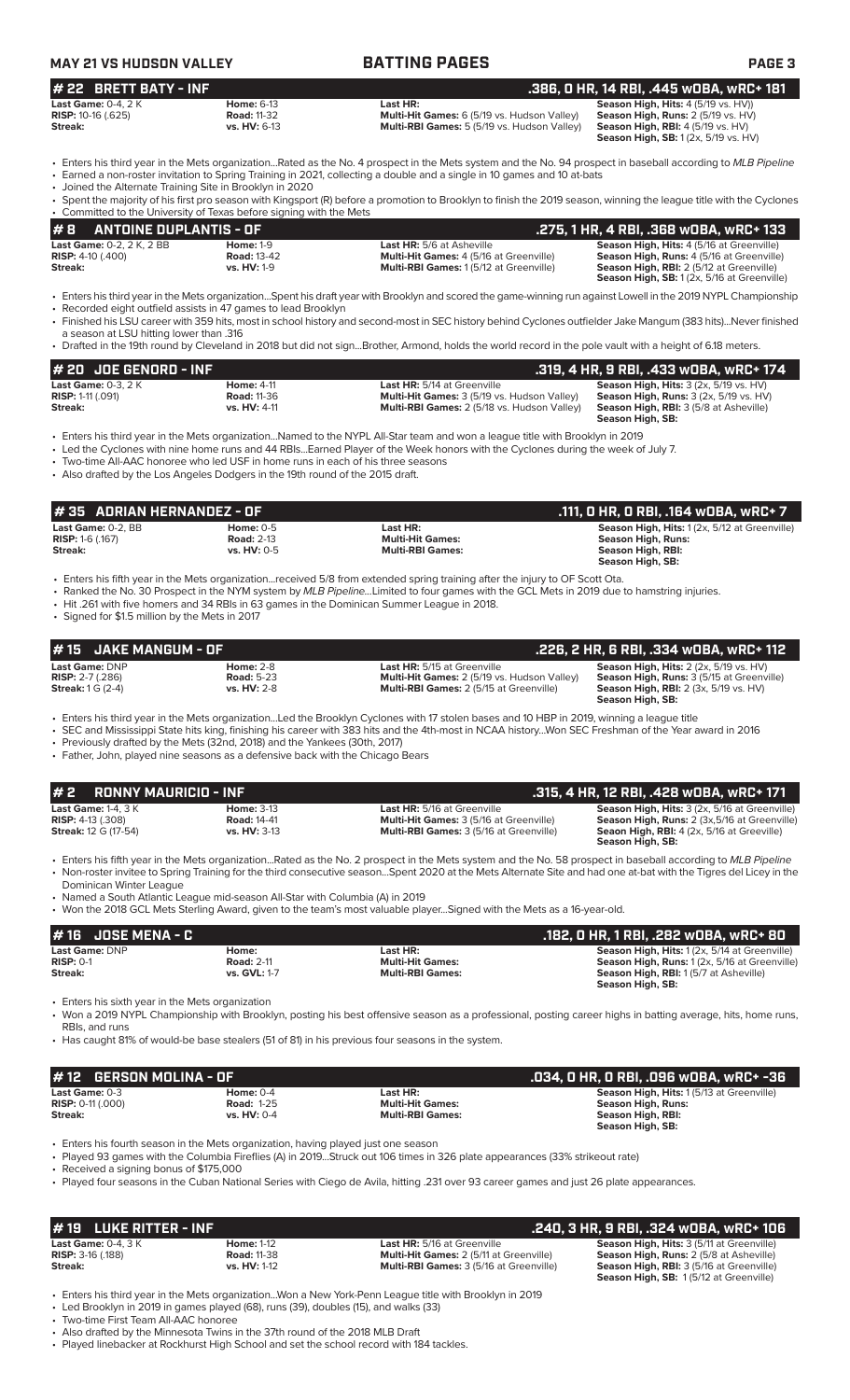## **MAY 21 VS HUDSON VALLEY BATTING PAGES PAGE 4**

## **# 24 HAYDEN SENGER - C**<br>Last HR: 1(5/4 at Asheville) **.257, 1 HR, 1 RBI, .376 wOBA, wRC+ 138**<br>Risp: 2-9 (.222) .222) Road: 7-29 Multi-Hit Games: 2 (5/6 at Asheville) Season High, Runs: 3 (5/8 at Asheville) **Last Game:** 1-3, 3B, R, K **Home:** 2-6 **Last HR:** 1 (5/4 at Asheville) **Season High, Hits:** 2 (2x, 5/6 as Asheville)

**RISP:** 2-9 (.222) **Road:** 7-29 **Multi-Hit Games:** 2 (5/6 at Asheville) **Season High, Runs:** 3 (5/8 at Asheville) **Streak:** 2 G (2-6) **vs. HV:** 2-6 **Multi-RBI Games: Season High, RBI:** 1 (5/4 at Asheville) **Season High, SB:** 

**Season High, SB:** 

• Enters his fourth year in the Mets system...Non-roster invitee to 2021 Spring Training

• Spent 2019 with Columbia, catching 33 of 87 (38%) of runners attempting to steal a base in his first full pro season and getting hit by pitch 19 times in 90 games. • Made pro debut with Kingsport (R) in 2018, playing 10 games before finishing the season with 22 games for the Brooklyn Cyclones

• First-Team All-MAC at Miami in 2018

• All-time hits leader at Lakota East High School, also playing football as a middle linebacker.

| $#4$ LT STRUBLE - OF  |               |                         | .000, 0 HR, 0 RBI, .336 w0BA, wRC+ 96 |
|-----------------------|---------------|-------------------------|---------------------------------------|
| <b>Last Game: DNP</b> | Home: $0-3$   | Last HR:                | Season High, Hits:                    |
| $RISP: 0-2$           | Road:         | <b>Multi-Hit Games:</b> | Season High, Runs: 1 (5/19 vs. HV)    |
| Streak:               | vs. $HV: 0-3$ | <b>Multi-RBI Games:</b> | Season High, RBI: 1(5/19 vs. HV)      |
|                       |               |                         | Season High, SB:                      |

• Enters his third year in the Mets organization...received from Low-A St Lucie on 5/18

• Went 6-21 (.286) with three RBIs and four walks in seven games with the St. Lucie Mets

• Played in the GCL in 2019, hitting .231 over 18 games during his draft year

• Selected by the Mets in the 29th round in 2019 out of Felician College...Hails from Hammonton, NJ

| $# 4$ BLAKE TIBERI - INF/OF    |                    |                                              | . .162, O HR, 1 RBI, .236 wOBA, wRC+ 51'       |
|--------------------------------|--------------------|----------------------------------------------|------------------------------------------------|
| <b>Last Game: 1-3. BB. 2 K</b> | Home: 1-6          | Last HR:                                     | <b>Season High, Hits: 2 (5/8 at Asheville)</b> |
| <b>RISP:</b> 1-11 $(.091)$     | <b>Road: 5-36</b>  | <b>Multi-Hit Games: 1 (5/8 at Asheville)</b> | Season High, Runs: 1 (2x, 5/12 at Greenville)  |
| <b>Streak: 1 G (1-3)</b>       | <b>vs. HV: 1-6</b> | <b>Multi-RBI Games:</b>                      | <b>Season High, RBI:</b> 1(5/8 at Asheville)   |
|                                |                    |                                              | Season High, SB:                               |

• Enters his sixth year in the Mets organization...Returns to Brooklyn for the first time since his pro debut year in 2016

• Spent parts of two seasons with Columbia and St. Lucie...Underwent Tommy John surgery on his elbow on May 3, 2017, missing the remainder of the season after just five games

• Has played second base, third base, left field and right field across more than 295 games • 2016 Third Team All-ACC in final year in college.

### **# 17 JUAN URIARTE - C .188, 0 HR, 0 RBI, .248 wOBA, wRC+ 58 Last Game:** DNP **Home:** 1-4 **Last HR: Season High, Hits:** 1 (2x, 5/16 at Greenville) **RISP:** 0-4 **Road:** 2-12 **Multi-Hit Games: Season High, Runs:** 2 (5/19 vs. HV) **Streak:** 3 G (3-12) **vs. HV:** 1-4 **Multi-RBI Games: Season High, RBI:**

• Enters his eighth year in the Mets organization...Spent 2019 with Columbia (A) and the GCL Mets (R)

• Injured in his first at-bat with Brooklyn in 2018 on Opening Day at Staten Island, missing the entire season

• Finished 10th in batting average in the Appalachian League with Kingsport in 2017, hitting .305

• Caught 16 of 44 (36%) would-be base stealers in 2019.

| $#10$ ANTHONY WALTERS - INF |                    |                                                    | .000, 0 HR, 0 RBI, .260 w0BA, wRC+ 66    |
|-----------------------------|--------------------|----------------------------------------------------|------------------------------------------|
| <b>Last Game: DNP</b>       | Home: $2-5$        | Last HR:                                           | Season High, Hits: 2 (5/19 vs. HV)       |
| <b>RISP:</b> $2-8$ (.250)   | Road: $0-9$        | <b>Multi-Hit Games: 1(5/19 vs. Hudson Valley)</b>  | <b>Season High, Runs: 1(5/19 vs. HV)</b> |
| <b>Streak:</b> $1 G (2-5)$  | <b>vs. HV: 2-5</b> | <b>Multi-RBI Games: 1 (5/19 vs. Hudson Valley)</b> | <b>Season High, RBI:</b> 2 (5/19 vs. HV) |
|                             |                    |                                                    | Season High, SB:                         |

• Enters his second year and first season in the Mets organization...Selected as one of six by the Mets in the 2020 MLB Draft • Drafted with teammate Casey Schmitt (SFG) in the top 100 picks of the MLB Draft, setting a mark for the first time two Aztecs have been drafted top 100 since

Taber Lee and current Cyclones pitching coach Royce Ring in 2002

• Hit .271 in just 16 games for the Aztecs in 2020...Transferred to SDSU from Mt. San Antonio College after the 2018 season

• Attended Cal and played one season with the Golden Bears in 2017

## **Hardest Hit Balls - 2021**

| Date Player Opponent Exit Velo<br>5/20 Adrian Hernandez vs. Hudson Valley 105 G<br>5/20 Hayden Senger vs. Hudson Valley 102 Tr<br>Ground Ball Out<br>Triple |  |  | Result |
|-------------------------------------------------------------------------------------------------------------------------------------------------------------|--|--|--------|
|                                                                                                                                                             |  |  |        |
|                                                                                                                                                             |  |  |        |

|                                                                  | <b>Home Run Chart</b>          |                 |             |              |                 |      |           |                   |           |              |                 |  |
|------------------------------------------------------------------|--------------------------------|-----------------|-------------|--------------|-----------------|------|-----------|-------------------|-----------|--------------|-----------------|--|
|                                                                  |                                |                 |             |              |                 |      |           |                   |           |              |                 |  |
| Date                                                             | Player                         | <b>Opponent</b> | Exit Velo   | Launch Angle | <b>Distance</b> | Date | Player    | <b>Opponent</b>   | Exit Velo | Launch Angle | <b>Distance</b> |  |
|                                                                  | Hayden Senger                  | at Asheville    | $104.7$ mph | 21.3         | 389 ft.         | 5/18 | J. Genord | vs. Hudson Valley |           |              |                 |  |
|                                                                  | Luke Ritter                    | at Asheville    | $107.9$ mph | 8            | 326 ft.         |      |           |                   |           |              |                 |  |
| $\frac{5}{4}$<br>$\frac{5}{5}$<br>$\frac{5}{6}$<br>$\frac{5}{7}$ | Antoine Duplantis at Asheville |                 | 93.7 mph    | 30.83        | 347 ft.         |      |           |                   |           |              |                 |  |
|                                                                  | Ronny Mauricio                 | at Asheville    | DID         | NOT          | REGISTER        |      |           |                   |           |              |                 |  |
| 5/8                                                              | Luke Ritter                    | at Asheville    | $98.3$ mph  | 27.6         | 383 ft.         |      |           |                   |           |              |                 |  |
|                                                                  | Ronny Mauricio                 | at Asheville    | 99.2 mph    | 29.6         | 411 ft.         |      |           |                   |           |              |                 |  |
|                                                                  | Cody Bohanek                   | at Asheville    | $102.5$ mph | 24.9         | 405 ft.         |      |           |                   |           |              |                 |  |
|                                                                  | Joe Genord                     | at Asheville    | $101.6$ mph | 38.2         | 384 ft.         |      |           |                   |           |              |                 |  |
| 5/11                                                             | Joe Genord                     | at Greenville   | $106.1$ mph | 19.9         | 412 ft.         |      |           |                   |           |              |                 |  |
|                                                                  | Ronny Mauricio                 | at Greenville   | $103.9$ mph | 26.3         | 398 ft.         |      |           |                   |           |              |                 |  |
| 5/13                                                             | Jake Mangum                    | at Greenville   |             |              |                 |      |           |                   |           |              |                 |  |
| 5/14                                                             | Joe Genord                     | at Greenville   |             |              |                 |      |           |                   |           |              |                 |  |
| 5/15                                                             | Jake Mangum                    | at Greenville   |             |              |                 |      |           |                   |           |              |                 |  |
| 5/16                                                             | Luke Ritter                    | at Greenville   |             |              |                 |      |           |                   |           |              |                 |  |
|                                                                  | Ronny Mauricio                 | at Greenville   |             |              |                 |      |           |                   |           |              |                 |  |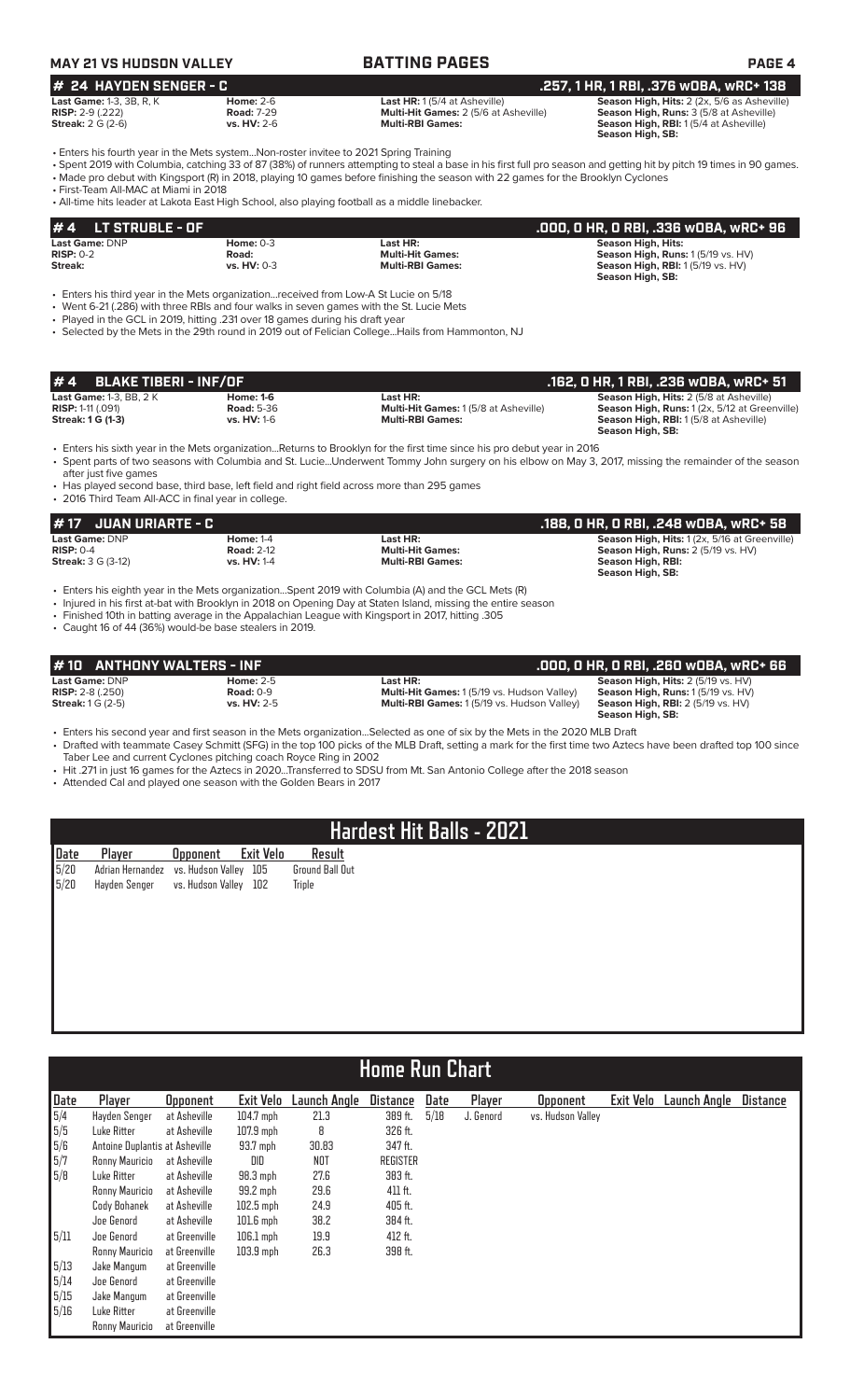| <b>MAY 21 VS HUDSON VALLEY</b>                                                                                                                                                                                  | <b>BULLPEN PAGE</b> |                            |                    |                      |                              |                   |                                        |                                         |                                                                                    |                                                  | <b>PAGE 5</b>                      |
|-----------------------------------------------------------------------------------------------------------------------------------------------------------------------------------------------------------------|---------------------|----------------------------|--------------------|----------------------|------------------------------|-------------------|----------------------------------------|-----------------------------------------|------------------------------------------------------------------------------------|--------------------------------------------------|------------------------------------|
| #18<br><b>ANDREW EDWARDS - LHP</b>                                                                                                                                                                              |                     | 13.50 K/9, 2.70 ERA, 0 SV  |                    |                      | <b>LAST FIVE APPEARANCES</b> |                   |                                        |                                         |                                                                                    |                                                  |                                    |
| Last App: 5/18 vs. HV<br><b>Last Loss:</b><br>5/18 vs. HV<br>Leadoff: 1-5<br>Inherited Runners/Stranded: 3/3                                                                                                    | SV/OP (Last):       | Holds:                     | DATE               | OPP                  | <b>DEC</b>                   | IP                | <b>ANDREW EDWARDS</b><br>Н             | R                                       | ER<br>BB                                                                           | K                                                | <b>HR</b>                          |
| • Enters his third year in the Mets organizationStruck out the final batter in Game 3 of the 2019<br>NYPL Championship Series to win Brooklyn's first outright minor league baseball title in team his-<br>tory |                     |                            | 5/5<br>5/7<br>5/8  | @ASH<br>@ASH<br>@ASH |                              | 1.0<br>1.1<br>1.0 | 2<br>$\circ$<br>$\circ$                | $\mathbf{1}$<br>0<br>$\circ$            | $\mathbf{1}$<br>$\mathbf{1}$<br>$\mathsf O$<br>$\circ$<br>$\Omega$<br>$\mathbf{1}$ | $\overline{2}$<br>$\overline{2}$<br>$\mathbf{1}$ | $\circ$<br>$\mathsf O$<br>$\Omega$ |
| • Spent the entire 2019 season with the Cyclones, collecting three saves<br>• Went to New Mexico State for two seasons after pitching a pair of campaigns for Central Arizona.                                  |                     |                            | 5/14<br>5/18       | @GVL<br>vs. HV       |                              | 2.1<br>1.0        | $\mathbf{1}$<br>2<br><b>JOSH HEJKA</b> | $\circ$<br>$\overline{1}$               | $\circ$<br>$\mathbf{1}$<br>$\mathbf{1}$<br>$\Omega$                                | 3<br>$\overline{2}$                              | $\circ$<br>$\circ$                 |
| #13<br><b>JOSH HEJKA - RHP</b>                                                                                                                                                                                  |                     | 5.86 K/9, 7.04 ERA, 0 SV   | DATE               | OPP                  | <b>DEC</b>                   | IP                | Н                                      | R                                       | ER<br><b>BB</b>                                                                    | К                                                | <b>HR</b>                          |
| Last App: 5/20 vs. HV Last Loss:<br>Leadoff: 1-4<br><b>Inherited Runners/Stranded: 3/1</b>                                                                                                                      | SV/OP (Last):       | Holds:                     | 5/5<br>5/8         | @ASH<br>@ASH         |                              | 2.1<br>1.1        | $\mathbf{1}$<br>5                      | 1<br>$\overline{7}$                     | $\mathbf{1}$<br>1<br>3<br>2                                                        | 3<br>$\circ$                                     | $\circ$<br>$\circ$                 |
| . Enters his third year in the Mets organizationWon a 2019 NYPL title with Brooklyn, splitting time<br>with the Cyclones and Kingsport Mets                                                                     |                     |                            | 5/13<br>5/20       | @GVL<br>vs. HV       |                              | 1.0<br>3.0        | $\overline{4}$<br>$\circ$              | $\overline{2}$<br>$\circ$               | $\overline{2}$<br>$\Omega$<br>$\circ$<br>$\circ$                                   | $\Omega$<br>2                                    | $\circ$<br>$\circ$                 |
| • Signed as a minor league free agent in mid-summer after pitching in six games with the Westside<br>Wolly Mammoths in the United Shore Baseball League                                                         |                     |                            |                    |                      |                              |                   |                                        |                                         |                                                                                    |                                                  |                                    |
| . Pitched all four years at Johns Hopkins, switching to submarine later in his career.                                                                                                                          |                     |                            | DATE               | OPP                  | DEC.                         | IP                | <b>NICK MACDONALD</b><br>Н             | R                                       | <b>BB</b><br>ER                                                                    | K                                                | HR                                 |
|                                                                                                                                                                                                                 |                     |                            | 5/6                | @ASH                 |                              | 2.0               | 5                                      | 3                                       | 2<br>$\circ$                                                                       | $\overline{2}$                                   | $\circ$                            |
| #11<br>NICK MACDONALD - RHP                                                                                                                                                                                     |                     | 11.74 K/9, 7.04 ERA, 0 SV  | 5/11               | @GVL                 |                              | 2.0               | $\circ$                                | $\circ$                                 | $\circ$<br>$\circ$                                                                 | 3                                                | $\circ$                            |
| Last App: 5/18 vs. HV<br><b>Last Loss:</b><br>Leadoff: 1-6. BB<br><b>Inherited Runners/Stranded: 3/1</b>                                                                                                        | SV/OP (Last):       | Holds:                     | 5/14<br>5/18       | @GVL<br>vs. HV       |                              | 1.1<br>2.1        | 3<br>$\mathbf{1}$                      | 3<br>$\mathbf{1}$                       | 3<br>$\mathbf{1}$<br>$\mathbf{1}$<br>$\mathbf{1}$                                  | $\mathbf{1}$<br>4                                | $\mathbf{1}$<br>$\mathsf O$        |
| • Enters his third year in the Mets organization                                                                                                                                                                |                     |                            |                    |                      |                              |                   |                                        |                                         |                                                                                    |                                                  |                                    |
| . Pitched across three levels in the system in 2019, including being a member of the 2019 New<br>York-Penn League championship team in Brooklyn                                                                 |                     |                            |                    |                      |                              |                   | <b>BRIAN METOYER</b>                   |                                         |                                                                                    |                                                  |                                    |
| • Drafted after his junior season at Florida International                                                                                                                                                      |                     |                            | <b>DATE</b><br>5/6 | OPP<br>@ASH          | <b>DEC</b>                   | IP<br>2.2         | H<br>$\mathbf{1}$                      | R<br>$\mathbf{1}$                       | <b>BB</b><br>ER<br>$\Omega$<br>$\mathbf{1}$                                        | К<br>3                                           | <b>HR</b><br>$\circ$               |
|                                                                                                                                                                                                                 |                     |                            | 5/12               | @GVL                 | W                            | 2.0               | $\mathbf{1}$                           | 1                                       | $\mathbf 0$<br>$\circ$                                                             | $\mathbf{1}$                                     | $\circ$                            |
| #5<br><b>BRIAN METOYER - RHP</b>                                                                                                                                                                                |                     | 9.39 K/9, 5.87 ERA, 0 SV   | 5/15               | @GVL                 | L                            | 1.0               | 3                                      | $\overline{4}$                          | $\overline{2}$<br>$\overline{4}$                                                   | $\overline{2}$                                   | $\circ$                            |
| Last App: 5/19 vs. HV<br><b>Last Loss:</b><br>5/15 at GVL<br>Leadoff: 3-5, BB<br><b>Inherited Runners/Stranded: 2/1</b>                                                                                         | SV/OP (Last):       | Holds:                     | 5/19               | vs. HV               |                              | 2.0               | $\circ$                                | $\circ$                                 | $\mathbf 0$<br>$\circ$                                                             | $\overline{2}$                                   | $\circ$                            |
| • Enters his fourth year in the Mets orgWon a New York Penn League title with Brooklyn in 2019                                                                                                                  |                     |                            | <b>DATE</b>        | OPP                  | DEC                          | IP                | <b>BRYCE MONTES DE OCA</b><br>Н.       | R                                       | ER<br>BB                                                                           | K                                                |                                    |
| • Struck out 40 batters over 28.2 innings with BrooklynSpent his first professional season with                                                                                                                 |                     |                            | 5/5                | @ASH                 |                              | 1.0               | $\circ$                                | $\circ$                                 | $\circ$<br>$\mathbf{1}$                                                            | $\circ$                                          | <b>HR</b><br>$\circ$               |
| <b>GCL Mets and Kingsport Mets</b>                                                                                                                                                                              |                     |                            | 5/8                | @ASH                 |                              | 1.0               | $\circ$                                | $\circ$                                 | $\circ$<br>$\mathsf O$                                                             | $\mathbf{1}$                                     | $\mathsf O$                        |
| • Joins Ronnie Robbins (30th, 1981 - Toronto) as the only two LSU-Alexandria Generals to be                                                                                                                     |                     |                            | 5/12               | @GVL                 | H                            | 1.0               | $\circ$                                | $\mathsf{O}$                            | $\circ$<br>2                                                                       | $\mathbf{1}$                                     | $\circ$                            |
| drafted by a MLB team in school history                                                                                                                                                                         |                     |                            | 5/15<br>5/19       | @GVL<br>vs. HV       |                              | 1.2<br>1.0        | $\circ$<br>$\mathbf{1}$                | $\circ$<br>$\Omega$                     | $\Omega$<br>$\mathbf{1}$<br>$\Omega$<br>$\Omega$                                   | 3<br>$\mathbf{1}$                                | $\circ$<br>$\circ$                 |
| • Native of Natchitoches (NACK-ah-tish), the oldest city in Louisiana (est. 1714).                                                                                                                              |                     |                            |                    |                      |                              |                   |                                        |                                         |                                                                                    |                                                  |                                    |
| #43<br>BRYCE MONTES DE OCA - RHP                                                                                                                                                                                |                     | 9.53 K/9, 0.00 ERA, 0 SV   |                    |                      |                              |                   | <b>COLBY MORRIS</b>                    |                                         |                                                                                    |                                                  |                                    |
| Last App: 5/19 vs. HV<br>Last Loss:                                                                                                                                                                             | SV/OP (Last):       | Holds: 1                   | DATE<br>$5/4*$     | OPP<br>vs. JUP       | <b>DEC</b>                   | IP<br>1.0         | H.<br>2                                | ER<br>R<br>$\mathbf{1}$<br>$\mathbf{1}$ | <b>BB</b><br>$\circ$                                                               | K<br>3                                           | <b>HR</b><br>0                     |
| Leadoff: 0-3, BB<br><b>Inherited Runners/Stranded:</b>                                                                                                                                                          |                     |                            | $5/6*$             | vs. JUP              |                              | 2.0               | $\circ$<br>$\circ$                     | $\circ$                                 | $\circ$                                                                            | 3                                                | $\mathsf O$                        |
| • Enters his fourth year in the Mets orgHas not pitched as a professional due to injuries                                                                                                                       |                     |                            | $5/11*$            | @ DBT                |                              | 1.0               | $\circ$                                | $\circ$<br>$\circ$                      | $\Omega$                                                                           | $\mathbf{1}$                                     | $\circ$                            |
| • Underwent Tommy John surgery as a high school junior and missed 2016 after having ulnar                                                                                                                       |                     |                            | $5/14*$            | @ DBT                |                              | 1.0               | $\mathbf{1}$<br>$\mathbf{1}$           | $\circ$                                 | $\Omega$                                                                           | $\mathbf{1}$                                     | $\circ$                            |
| nerve transposition                                                                                                                                                                                             |                     |                            | 5/20               | vs. HV               |                              | 1.0               | $\overline{4}$<br>3                    | 3                                       | $\mathbf{1}$                                                                       | $\mathbf{1}$                                     | $\circ$                            |
| • Previously drafted by Washington in the 15th round of the 2017 MLB Draft and by the Chicago                                                                                                                   |                     |                            |                    |                      |                              |                   | <b>ERIC ORZE</b>                       |                                         |                                                                                    |                                                  |                                    |
| White Sox in the 14th round of the 2015 MLB Draft.                                                                                                                                                              |                     |                            | DATE               | OPP                  | DEC                          | IP                | Н.                                     | R                                       | ER<br><b>BB</b>                                                                    | K                                                | <b>HR</b>                          |
| #38<br><b>COLBY MORRIS - RHP</b>                                                                                                                                                                                |                     | 13.50 K/9, 27.00 ERA, 0 SV | 5/4                | @ASH                 |                              | 2.0               | 2                                      | $\mathbf{1}$                            | $\mathbf{1}$<br>$\circ$                                                            | 3                                                | $\mathbf{1}$                       |
| Last App: 5/20 vs. HV Last Loss:                                                                                                                                                                                | SV/OP (Last):       | Holds:                     | 5/7                | @ASH                 |                              | 1.0               | $\mathbf{1}$                           | $\mathbf{1}$                            | $\overline{2}$<br>$\mathbf{1}$<br>$\Omega$<br>$\mathbf{1}$                         | $\mathbf{1}$<br>3                                | $\mathsf O$<br>$\circ$             |
| Leadoff: 0-1<br><b>Inherited Runners/Stranded:</b>                                                                                                                                                              |                     |                            | 5/13               | @GVL                 |                              | 1.1               | 3                                      | $\mathbf{1}$                            |                                                                                    |                                                  |                                    |
| • Enters his first season in the Mets organizationcalled up from Low-A St. Lucie on May 20                                                                                                                      |                     |                            |                    |                      |                              |                   |                                        |                                         |                                                                                    |                                                  |                                    |

• Made four scoreless appearances in relief for the St. Lucie Mets to being 2021

• Minor League free agent signing...pitched at Middlebury in Vermont

| l #7<br>ERIC ORZE - RHP      |                                        |               | 12.60 K/9. 7.20 ERA. 0 SV |
|------------------------------|----------------------------------------|---------------|---------------------------|
| <b>Last App:</b> 5/16 at GVL | <b>Last Loss:</b> 5/16 at GVL          | SV/OP (Last): | Holds:                    |
| <b>Leadoff:</b> 3-5          | <b>Inherited Runners/Stranded: 5/2</b> |               |                           |

• Enters his second year and first full season in the Mets organization

- One of six draft picks by the Mets in the 2020 MLB Draft...final selection for the club
- Two-time cancer survivor, beating testicular cancer and stage-zero melanoma

• Struck out 29 batters over 19.2 innings with Univ. New Orleans in '20 as Saturday starter.

|                       | $#26$ MICHEL OTANEZ - RHP              | 21.00 K/9, 27.00 ERA, 0 SV           |        |
|-----------------------|----------------------------------------|--------------------------------------|--------|
| Last App: 5/16 at GVL | Last Loss:                             | <b>SV/OP (Last):</b> 0/1 (BS at GVL) | Holds: |
| <b>Leadoff:</b> 1-3   | <b>Inherited Runners/Stranded: 3/0</b> |                                      |        |

• Enters his sixth year in the Mets org...No. 26 prospect in the system according to *MLB Pipeline* • Returns to Brooklyn for the second assignment in a row

• Pitched with the Cyclones and won an NYPL title in 2019 and also spent time with Kingsport • Missed 2017 due to injury...Struck out 21 batters in 21.1 innings with the DSL Mets1 in 2016.

|                       | <i>H</i> 44 HUNTER PARSONS - RHP                                                |               | 16.20 K/9, 1.80 ERA, 0 SV |
|-----------------------|---------------------------------------------------------------------------------|---------------|---------------------------|
| Last App:<br>Leadoff: | <b>Last Loss:</b><br><b>Inherited Runners/Stranded:</b>                         | SV/OP (Last): | Holds:                    |
|                       | • Enters his third year in the Mets orgCalled up from Low-A St. Lucie on May 20 |               |                           |

• Made four relief appearances with the Mets (A-), striking out 18 in 10 innings (45% K rate).

• Pitched with the Cyclones and won an NYPL title in 2019

### **# 48 MITCH RAGAN - RHP 11.42 K/9, 1.04 ERA, 1 SV**

## **Last App:** 5/16 at GVL **Last Loss: SV/OP (Last):** 1/1 (5/12 at GVL) **Holds:** 1

**Leadoff:** 3-5, BB, HBP **Inherited Runners/Stranded:**

- Enters his third year in the Mets organization...Won a title with Brooklyn in 2019,
- earning the win in the championship-clinching game against Lowell
- Named a New York-Penn League All-Star with the Cyclones
- Named the 2019 Big East Pitcher of the Year with Creighton

# **# 29 ALLAN WINANS - RHP 13.50 K/9, 0.00 ERA, 0 SV**

Last App: 5/19 vs HV Last Loss: SV/OP (Last): Holds:<br>Leadoff: 1-2 Inherited Runners/Stranded: 4/4 **Leadoff:** 1-2 **Inherited Runners/Stranded:** 4/4

• Enters his fourth year in the Mets organization...Called up on 5/11 from extended spring

| <u>Entere relative pour un the moto organization modification de la montenacidad opin</u> |
|-------------------------------------------------------------------------------------------|
| • Made 30 appearances, saving 11 of 13 games for the Columbia Fireflies (A) in 2019       |
| • Mets 17th round draft selection in 2018 from Campbell University in Buies Creek, NC.    |

| <b>LAST FIVE APPEARANCES</b> |       |     |                   |                |                |                |                |                |           |  |  |
|------------------------------|-------|-----|-------------------|----------------|----------------|----------------|----------------|----------------|-----------|--|--|
| <b>ANDREW EDWARDS</b>        |       |     |                   |                |                |                |                |                |           |  |  |
| <b>DATE</b>                  | OPP   | DEC | IP                | н              | R              | ER             | ВB             | Κ              | <b>HR</b> |  |  |
| 5/5                          | @ASH  |     | 1.0               | 2              | 1              | 1              | 1              | 2              | $\Omega$  |  |  |
| 5/7                          | @ASH  |     | 11                | $\Omega$       | $\Omega$       | $\Omega$       | $\Omega$       | 2              | $\Omega$  |  |  |
| 5/8                          | @ASH  |     | 1.0               | $\Omega$       | $\Omega$       | $\Omega$       | 1              | 1              | 0         |  |  |
| 5/14                         | @GVL  |     | 2.1               | 1              | $\Omega$       | O              | 1              | 3              | 0         |  |  |
| 5/18                         | vs HV |     | 1.0               | $\overline{2}$ | 1              | 1              | O              | $\overline{2}$ | 0         |  |  |
|                              |       |     | <b>JOSH HEJKA</b> |                |                |                |                |                |           |  |  |
| <b>DATE</b>                  | OPP   | DEC | IP                | н              | R              | ER             | <b>BB</b>      | K              | <b>HR</b> |  |  |
| 5/5                          | @ASH  |     | 2.1               | 1              | 1              | 1              | 1              | 3              | $\Omega$  |  |  |
| 5/8                          | @ASH  |     | 1.1               | 5              | 7              | 3              | $\overline{2}$ | 0              | 0         |  |  |
| 5/13                         | @GVL  |     | 1.0               | 4              | $\overline{2}$ | $\overline{2}$ | $\Omega$       | O              | $\Omega$  |  |  |
| 5/20                         | vs HV |     | 3.0               | O              | $\Omega$       | ∩              | O              | っ              | O         |  |  |
|                              |       |     |                   |                |                |                |                |                |           |  |  |

| <b>NICK MACDONALD</b> |       |      |     |    |   |    |           |   |                                    |  |  |  |
|-----------------------|-------|------|-----|----|---|----|-----------|---|------------------------------------|--|--|--|
| DATE                  | OPP   | DEC. | IP  | н  | R | ER | <b>RR</b> |   | <b>HR</b>                          |  |  |  |
| 5/6                   | @ASH  |      | 2 O | ь. | 3 | 2  | O         |   | O                                  |  |  |  |
| 5/11                  | @GVL  |      | 2 O | Ω  | Ω | Ω  | Ω         | 3 | O                                  |  |  |  |
| 5/14                  | @GVL  |      | 11  | 3  | 3 | 3  |           |   |                                    |  |  |  |
| 5/18                  | vs HV |      | 21  |    |   |    |           |   | $\scriptstyle\rm\scriptstyle{(1)}$ |  |  |  |

| <b>BRIAN METOYER</b> |        |     |                |                |                |                |           |   |    |  |  |  |
|----------------------|--------|-----|----------------|----------------|----------------|----------------|-----------|---|----|--|--|--|
| DATE                 | OPP    | DEC | IP             | н              | R              | ER             | <b>BB</b> |   | ΗR |  |  |  |
| 5/6                  | @ASH   |     | 2.2            | $\overline{1}$ | 1              | O              |           | ₹ | O  |  |  |  |
| 5/12                 | @GVL   | W   | 2.0            | 1              | 1              | O              | O         |   |    |  |  |  |
| 5/15                 | @GVL   |     | 1 <sub>O</sub> | 3              | $\overline{4}$ | $\overline{4}$ | 2         |   |    |  |  |  |
| 5/19                 | vs. HV |     | 2 O            |                | O              | Ω              | O         |   |    |  |  |  |
|                      |        |     |                |                |                |                |           |   |    |  |  |  |

| <b>BRYCE MONTES DE OCA</b> |        |      |            |   |   |          |    |   |    |  |  |
|----------------------------|--------|------|------------|---|---|----------|----|---|----|--|--|
| DATE                       | OPP    | DEC. | IP         | н | R | ER       | BB |   | ΗR |  |  |
| 5/5                        | @ASH   |      | 1 $\Omega$ | O | O | $\Omega$ |    | O | O  |  |  |
| 5/8                        | @ASH   |      | 1 $\Omega$ | O | O | O        | O  |   | C  |  |  |
| 5/12                       | @GVL   | н    | 1 $\Omega$ | O | O | O        | 2  |   | O  |  |  |
| 5/15                       | @GVL   |      | 12         | O | Ω | Ω        |    | 3 | O  |  |  |
| 5/19                       | vs. HV |      | 1 N        |   | Ω | Ω        | O  |   |    |  |  |
|                            |        |      |            |   |   |          |    |   |    |  |  |

| <b>COLBY MORRIS</b> |            |      |          |               |    |    |    |   |     |  |  |
|---------------------|------------|------|----------|---------------|----|----|----|---|-----|--|--|
| DATE                | <b>OPP</b> | DEC. | IP       | н             | R  | ER | ВB |   | HR. |  |  |
| $5/4*$              | vs. JUP    |      | 1.0      | $\mathcal{L}$ | -1 |    | O  | 3 | O   |  |  |
| $5/6*$              | vs. JUP    |      | 2 O      | Ω             | 0  | Ω  | O  | 3 | O   |  |  |
| $5/11*$             | @ DBT      |      | 10       |               | 0  | O  | O  |   | Ω   |  |  |
| $5/14*$             | @ DBT      |      | 10       |               |    | Ω  | Ω  |   | O   |  |  |
| 5/20                | vs. HV     |      | 1 $\cap$ |               | 3  | 3  |    |   |     |  |  |
|                     |            |      |          |               |    |    |    |   |     |  |  |

|          | <b>ERIC ORZE</b> |      |     |              |   |       |                |   |    |
|----------|------------------|------|-----|--------------|---|-------|----------------|---|----|
| DATE OPP |                  | DEC. | IP  | н            | R |       | ER BB          | Κ | HR |
| 5/4      | @ASH             |      | 202 |              |   | 1 1   | O              | 3 |    |
| 5/7      | @ASH             |      | 10  |              |   | 1 1 1 | $\overline{2}$ |   |    |
| 5/13     | @GVL             |      | 11  | $\mathbf{B}$ |   | 1 1   | $\Omega$       | 3 |    |

|      |            |      | <b>MICHEL OTANEZ</b> |                |               |          |    |   |     |
|------|------------|------|----------------------|----------------|---------------|----------|----|---|-----|
| DATE | <b>OPP</b> | DEC. | IP                   | н              | R             | ER.      | BB | Κ | HR. |
| 5/6  | @ASH       |      | $1 \Omega$           | O.             | O             | $\Omega$ | O  | 3 | Ω   |
| 5/8  | @ASH       |      | 0.2                  | $\overline{2}$ | $\mathcal{B}$ | 3        |    | O |     |
| 5/13 | @GVL       |      | 1 <sub>O</sub>       | $\mathcal{P}$  | 1             |          | Ω  | ₹ | Ω   |
| 5/16 | @GVL       | BS   | 0.1                  | 4              | 5             | ь.       | 2  |   |     |

|         | <b>HUNTER PARSONS</b>         |      |      |                |   |    |               |   |    |
|---------|-------------------------------|------|------|----------------|---|----|---------------|---|----|
| DATE    | OPP                           | DEC. | IP   | н              | R | FR | <b>B</b> R    |   | HR |
| $5/4*$  | $vs.$ JUP $*$                 |      | 2 O  | $\overline{2}$ | O | O  | O             |   | O  |
| $5/8*$  | $vs.$ JUP*                    |      | 2 O  | $\mathcal{R}$  | 1 | 1  | 1             |   |    |
| $5/14*$ | $@DBT^*$                      | W    | 30   | $\mathbf{3}$   | 1 | 1  | O             | 6 | O  |
| $5/18*$ | $@PMB*$                       | W    | -3.0 | $\Omega$       | 0 | O  | $\mathcal{L}$ |   | O  |
|         | *Pitched with Low-A St. Lucie |      |      |                |   |    |               |   |    |

|      |      |           | <b>MITCH RAGAN</b> |                         |               |    |           |   |    |
|------|------|-----------|--------------------|-------------------------|---------------|----|-----------|---|----|
| DATE | OPP  | DEC       | IP                 | н                       | R             | ER | <b>BB</b> |   | HR |
| 5/4  | @ASH |           | 2.0                | $\overline{\mathbf{3}}$ | -1            | 1  |           |   |    |
| 5/7  | @ASH |           | フフ                 |                         | $\mathcal{R}$ | O  | 2         | 3 | O  |
| 5/12 | @GVL | <b>SV</b> | 2.0                | -1                      | 0             | O  | O         | 3 | O  |
| 5/16 | @GVL | H         | 2.0                | -1                      | O             | Ω  |           |   |    |

|      |          |                  | <b>ALLAN WINANS</b> |          |                |          |             |               |           |
|------|----------|------------------|---------------------|----------|----------------|----------|-------------|---------------|-----------|
|      | DATE OPP | DEC IP H R ER BB |                     |          |                |          |             | K             | <b>HR</b> |
| 5/13 | @GVL     |                  |                     |          |                | 10000    | $\Omega$    | 2             |           |
| 5/15 | @GVL     |                  | O 1                 | $\Omega$ | $\overline{0}$ | $\Omega$ | $\Omega$    |               |           |
| 5/19 | vs. HV   |                  | 2 O                 |          | $\cap$         |          | $0 \quad 1$ | $\mathcal{P}$ |           |

|                |                | <b>Number of Pitches Thrown</b> |    |    |    |                          |    |
|----------------|----------------|---------------------------------|----|----|----|--------------------------|----|
| <b>Pitcher</b> | Days Rest 5/18 |                                 |    |    |    | 5/19 5/20 5/21 5/22 5/23 |    |
| Edwards        | $\overline{2}$ | 20                              |    |    |    |                          |    |
| Hejka          | 0              |                                 |    | 34 |    |                          |    |
| MacDonald      | $\overline{2}$ | 38                              | -- | -- | -- |                          | -- |
| Metoyer        | 1              |                                 | 25 |    |    |                          |    |
| Montes de Oca  | 1              |                                 | 12 |    | -- |                          |    |
| Morris         | O              |                                 | -- | 32 |    | --                       | -- |
| Orze           | 4              | --                              | -- | -- | -- | --                       | -- |
| Otanez         | 4              |                                 |    |    |    |                          |    |
| Parsons        | $\overline{2}$ | $41*$                           |    | -- | -- |                          |    |
| Ragan          | 4              |                                 | -- | -- | -- | --                       | -- |
| Winans         |                |                                 | 20 |    |    |                          |    |

<sup>•</sup> Pitched at Creighton for two seasons...spent 2017 with Iowa West & 2016 with Wayne State.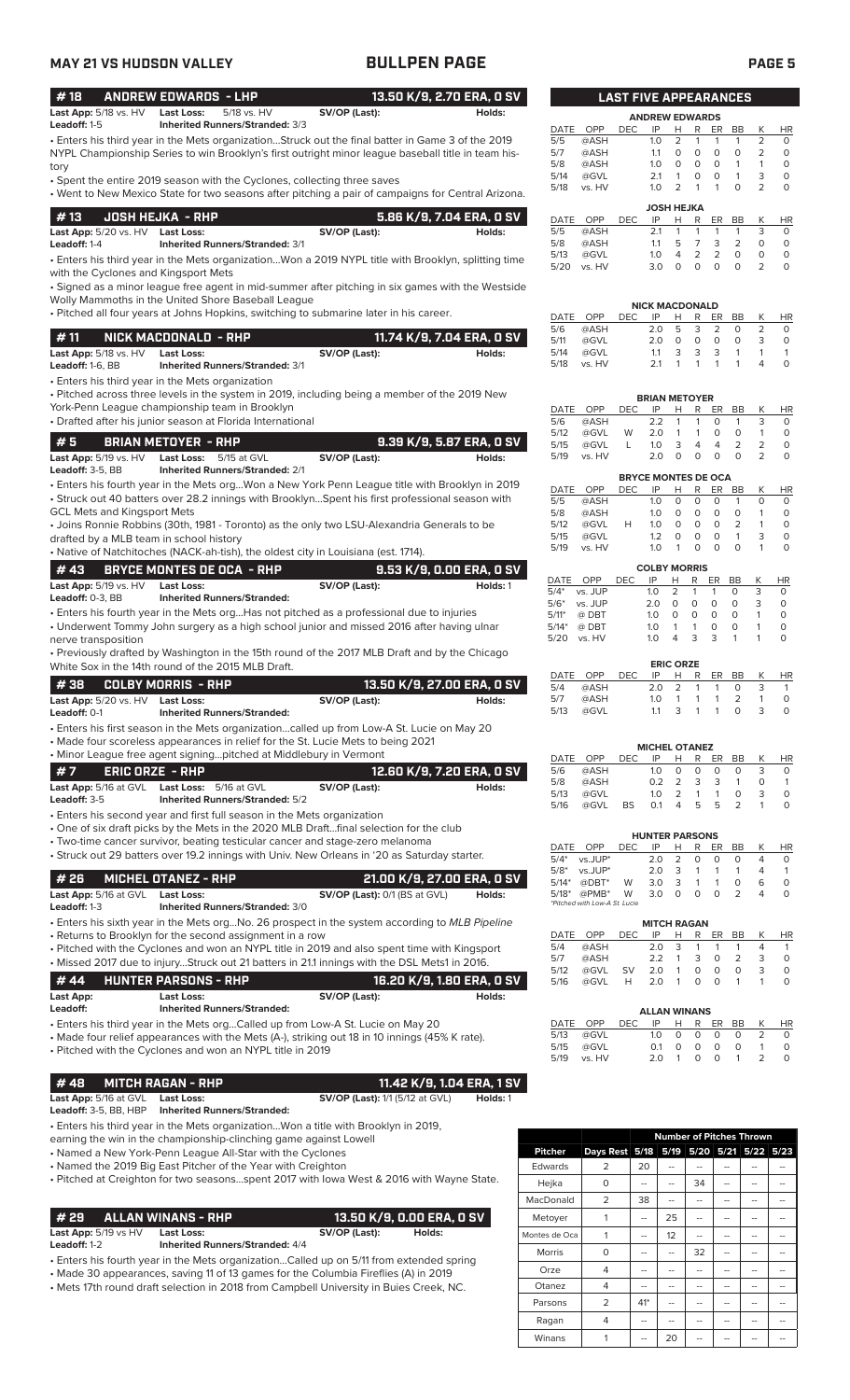**MAY 21 VS HUDSON VALLEY HIGH/LOW & CHARTS** 

| INDIVIDUAL BATTING HIGHS                                                     |  |
|------------------------------------------------------------------------------|--|
|                                                                              |  |
|                                                                              |  |
|                                                                              |  |
|                                                                              |  |
|                                                                              |  |
|                                                                              |  |
| Most Home Runs, Game1 (16 players, last: Joe Genord, 5/18 vs. Hudson Valley) |  |
| Home Runs, Consecutive Games Three games (Ronny Mauricio, 5/7-5/11)          |  |
|                                                                              |  |
|                                                                              |  |
|                                                                              |  |
|                                                                              |  |
|                                                                              |  |
|                                                                              |  |
|                                                                              |  |
|                                                                              |  |
| Most Stolen Bases, Game 1 (5x, last: Brett Baty, 5/19 vs. Hudson Valley)     |  |
| <b>TEAM BATTING HIGHS</b>                                                    |  |
|                                                                              |  |
|                                                                              |  |
|                                                                              |  |
|                                                                              |  |
|                                                                              |  |
|                                                                              |  |
|                                                                              |  |
|                                                                              |  |
|                                                                              |  |
|                                                                              |  |
|                                                                              |  |
|                                                                              |  |
|                                                                              |  |
|                                                                              |  |
|                                                                              |  |
|                                                                              |  |
|                                                                              |  |
|                                                                              |  |
|                                                                              |  |
|                                                                              |  |
|                                                                              |  |

**FIELDING**

Most Errors, Team, Game...............................................................................6 (5/7 at Asheville) .<br>2 (Baty, Mauricio, Tiberi, 5/7 at Asheville)<br>e........................... 3 (5/19 vs. Hudson Valley) Most Double Plays Turned, Nine-Inning Game.......................... 3 (5/19 vs. Hudson Valley) Consecutive Errorless Games, Team...

| <b>STARTERS BY POSITION</b>                  | Dup |
|----------------------------------------------|-----|
| C- Senger $(8)$ , Uriarte $(4)$ , Mena $(2)$ | Win |

- 
- **1B-** Genord (11), Winaker (2), Bohanek (1)
- **2B-** Ritter (10), Walters (3), Tiberi (1)
- **3B-** Baty (9), Tiberi (5)
- **SS-** Mauricio (10), Bohanek (2), Walters (2)
- **LF-** Duplantis (11), Tiberi (2), Winaker (1)
- **CF-** Mangum (7), Molina (3), Ota (2), Duplantis (1), Hernandez (1)
- **RF-** Winaker (4), Hernandez (4), Molina (4), Struble (1), Ota (1)

DH- Baty (3), Tiberi (2), Mauricio (2), Ritter (1), Bohanek (1), Mangum (1), Hernandez (1), Senger (1), Genord (1), Mena (1)

**STARTERS BY BATTING ORDER 1st -** Duplantis (12), Mangum (2)

**2nd -** Bohanek (4), Winaker (4), Mangum (4), Mauricio (1), Tiberi (1)

**3rd -** Mauricio (11), Baty (3)

**4th-** Baty (9), Ritter (5)

**5th-** Ritter (6), Senger (3), Genord (3), Ota (2)

**6th-** Genord (5), Senger (3), Winaker (2), Hernandez (2), Ota (1), Tiberi (1)

**7th-** Genord (4), Tiberi (4), Senger (2), Uriarte (2), Winaker (1), Mena (1)

**8th-** Tiberi (4), Hernandez (3), Walters (3), Mena (2), Senger (1), Uriarte (1)

**9th-** Molina (7), Mangum (2), Walters (2), Uriarte (1), Hernandez (1), Struble (1)

|         | <b>CATCHERS STEALING</b> |     |            |      | <b>MULTI-RUN INNINGS</b> |                  |
|---------|--------------------------|-----|------------|------|--------------------------|------------------|
| Name    | CS                       | ATT | <b>PCT</b> | Runs | <b>Times</b>             | Last             |
| Mena    |                          | O   | 0%         | 6    |                          | 7th, 5/20 vs. HV |
| Senger  |                          |     | 29%        | 5    |                          | 6th, 5/20 vs. HV |
| Uriarte |                          | 6   | 33%        | 3    | 5                        | 4th, 5/20 vs. HV |
| Team    |                          | 13  | 25%        |      | 14                       | 7th, 5/18 vs. HV |

|                                                 |   | 2 | R  | $\blacksquare$ | 5 6 7 8 |           |    |   |   | <b>9 10+ TOTALS</b> |
|-------------------------------------------------|---|---|----|----------------|---------|-----------|----|---|---|---------------------|
| OPPONENTS 12   4   7   17   10   7   7   22   2 |   |   |    |                |         |           |    |   | O | 88                  |
| <b>BKLYN</b>                                    | 8 | 6 | 10 | 11             | 6 9     | $12 \mid$ | 11 | 6 |   | 79                  |

|--|--|--|

|                                                                                     | INDIVIDUAL PITCHING HIGHS |
|-------------------------------------------------------------------------------------|---------------------------|
|                                                                                     |                           |
|                                                                                     |                           |
| Most Home Runs Allowed, Game 2 (4x, last: Jaison Vilera, 5/15 at Greenville)        |                           |
|                                                                                     |                           |
| Most Strikeouts, Game, Reliever4 (3x, last: Nick MacDonald, 5/18 vs. Hudson Valley) |                           |
|                                                                                     |                           |
|                                                                                     |                           |
|                                                                                     |                           |
|                                                                                     |                           |
| Most Innings Pitched, Reliever  3.0 (Josh Hejka, 5/20 vs. Hudson Valley)            |                           |
|                                                                                     |                           |
| Most Consecutive Scoreless Inn., Reliever  8.2 (Mitch Ragan 5/4-present)            |                           |

| <b>TEAM PITCHING HIGHS</b> |  |
|----------------------------|--|
|                            |  |
|                            |  |
|                            |  |
|                            |  |
|                            |  |
|                            |  |
|                            |  |
|                            |  |
|                            |  |
|                            |  |
|                            |  |
|                            |  |
|                            |  |
|                            |  |
|                            |  |
|                            |  |

|                          |                      |             | <b>TEAM MISCELLANEOUS</b>                                            |  |  |  |
|--------------------------|----------------------|-------------|----------------------------------------------------------------------|--|--|--|
|                          |                      |             |                                                                      |  |  |  |
|                          |                      |             |                                                                      |  |  |  |
|                          |                      |             | Shortest Game, Time, Nine-Inning Game  2:20 (5/18 vs. Hudson Valley) |  |  |  |
|                          |                      |             |                                                                      |  |  |  |
|                          |                      |             |                                                                      |  |  |  |
|                          |                      |             |                                                                      |  |  |  |
|                          |                      |             |                                                                      |  |  |  |
|                          |                      |             |                                                                      |  |  |  |
|                          |                      |             |                                                                      |  |  |  |
|                          |                      |             |                                                                      |  |  |  |
|                          |                      |             |                                                                      |  |  |  |
|                          |                      |             |                                                                      |  |  |  |
|                          | OUTFIELD ASSISTS (5) |             | RECORD BREAKDOWN                                                     |  |  |  |
| <b>NAME</b>              | <b>TOTAL</b>         | (LAST)      |                                                                      |  |  |  |
| Duplantis                | 4                    | 5/13 at GVL |                                                                      |  |  |  |
| Winaker                  | 1                    | 5/6 at ASH  |                                                                      |  |  |  |
|                          |                      |             |                                                                      |  |  |  |
|                          |                      |             |                                                                      |  |  |  |
|                          |                      |             |                                                                      |  |  |  |
|                          |                      |             |                                                                      |  |  |  |
|                          |                      |             |                                                                      |  |  |  |
|                          |                      |             |                                                                      |  |  |  |
|                          |                      |             |                                                                      |  |  |  |
|                          | UNIFORM RECORDS      |             |                                                                      |  |  |  |
| <b>Home White</b>        |                      | $0 - 0$     |                                                                      |  |  |  |
|                          |                      |             |                                                                      |  |  |  |
| <b>Road Gray</b>         |                      | $4 - 7$     |                                                                      |  |  |  |
|                          |                      |             |                                                                      |  |  |  |
| <b>Championship Gold</b> |                      | $1 - 2$     |                                                                      |  |  |  |
|                          |                      |             | Score 4 or More Runs 4-4                                             |  |  |  |
|                          |                      |             |                                                                      |  |  |  |
|                          |                      |             |                                                                      |  |  |  |
|                          |                      |             | Do Not Allow a Home Run 3-1                                          |  |  |  |
|                          |                      |             | Hit More Home Runs  2-1                                              |  |  |  |
|                          |                      |             | Opponent Hits More HRs1-6                                            |  |  |  |
|                          |                      |             |                                                                      |  |  |  |
|                          |                      |             |                                                                      |  |  |  |
|                          |                      |             |                                                                      |  |  |  |
|                          |                      |             |                                                                      |  |  |  |
|                          |                      |             |                                                                      |  |  |  |
|                          |                      |             |                                                                      |  |  |  |
|                          |                      |             |                                                                      |  |  |  |
|                          |                      |             | Opponent Scores First1-4                                             |  |  |  |
|                          |                      |             |                                                                      |  |  |  |
|                          |                      |             |                                                                      |  |  |  |
|                          |                      |             |                                                                      |  |  |  |
|                          |                      |             |                                                                      |  |  |  |
|                          |                      |             |                                                                      |  |  |  |
|                          |                      |             |                                                                      |  |  |  |
|                          |                      |             |                                                                      |  |  |  |
|                          |                      |             |                                                                      |  |  |  |
|                          |                      |             |                                                                      |  |  |  |
|                          |                      |             |                                                                      |  |  |  |
|                          |                      |             |                                                                      |  |  |  |

|      | <b>EJECTIONS</b> |      |
|------|------------------|------|
| Name | <b>Umpire</b>    | Date |

Г

### Come from Behind Wins ....1 (5/12 at GVL) **MISC. WINS**

vs. LHP Starters..........................................2-2

vs. RHP Starters .

Wins in Last At-Bat.... Walk-off Wins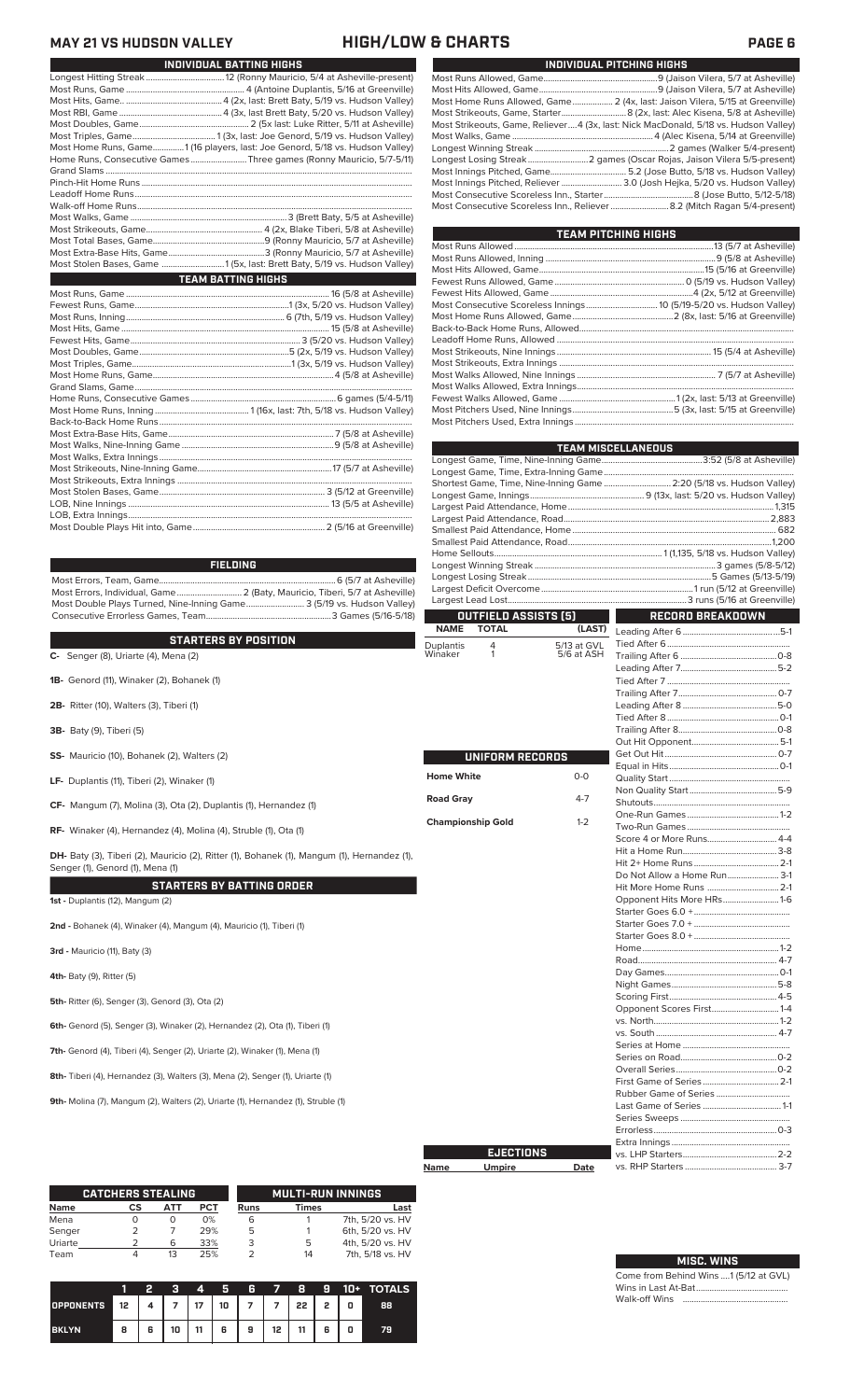## **MAY 21 VS HUDSON VALLEY GAME BY GAME RESULTS PAGE 7**

|                |                |                                            |                        |                   |                  |                   |        | <b>GAME-BY-GAME RESULTS</b>                |                               |                 |             |                   |
|----------------|----------------|--------------------------------------------|------------------------|-------------------|------------------|-------------------|--------|--------------------------------------------|-------------------------------|-----------------|-------------|-------------------|
| <b>DATE</b>    | GM#            | <b>OPPONENT</b>                            | W-L/TIME SCORE         |                   | RECORD           | POSITION          | GA/GB  | <b>WINNING PITCHER</b>                     | <b>LOSING PITCHER</b>         | <b>SAVE</b>     | <b>TIME</b> | <b>ATTENDANCE</b> |
| 5/4            | $\mathbf{1}$   | at Asheville                               | W                      | $8 - 2$           | $1-0$            | T1st              | $+1$   | Josh Walker (1-0)                          | Blair Henley (0-1)            |                 | 3:16        | 1,200             |
| $5/5$          | $\overline{2}$ | at Asheville                               | L                      | $6-1$             | $1 - 1$          | T <sub>2</sub> nd | $-1$   | Chandler Casey (1-0)                       | Jose Butto (1-0)              |                 | 3:26        | 1,200             |
| 5/6            | 3              | at Asheville                               | L                      | $11 - 4$          | $1 - 2$          | T3rd              | $-2$   | Matt Ruppenthal (1-0)                      | Oscar Rojas (0-1)             |                 | 3:10        | 1,200             |
| 5/7            | 4              | at Asheville                               | L                      | $13 - 7$          | $1 - 3$          | T3rd              | $-3$   | R.J. Freure (1-0)                          | Jaison Vilera (0-1)           |                 | 3:44        | 1,200             |
| 5/8            | 5              | at Asheville                               | W                      | $16-12$           | $2 - 3$          | T3rd              | $-3$   | Alec Kisena (1-0)                          | Juan Pablo Lopez (1-0)        |                 | 3:52        | 1,200             |
| 5/9            | 6              | at Asheville                               |                        |                   |                  |                   |        | Cancelled due to non-COVID-related illness |                               |                 |             |                   |
| 5/10           |                | OFF DAY                                    |                        |                   |                  |                   |        |                                            |                               |                 |             |                   |
| 5/11           | $\overline{7}$ | at Greenville                              | W                      | $6-1$             | $3 - 3$          | 2nd               | $-2.5$ | Josh Walker (2-0)                          | Jay Groome (0-2)              |                 | 3:00        | 1,995             |
| 5/12           | 8              | at Greenville                              | W                      | $3-2$             | $4 - 3$          | 2nd               | $-1.5$ | Brian Metoyer (1-0)                        | Yusniel Padron-Artilles (0-2) | Mitch Ragan (1) | 3:14        | 1,819             |
| 5/13           | 9              | at Greenville                              | L                      | $8 - 2$           | $4 - 4$          | 2nd               | $-2.5$ | Chris Murphy (1-1)                         | Oscar Rojas (0-2)             |                 | 3:21        | 2,485             |
| 5/14           | 10             | at Greenville                              | L                      | $5-1$             | $4 - 5$          | 4th               | $-2.5$ | Brayan Bello (2-0)                         | Alec Kisena (1-1)             |                 | 2:54        | 2,732             |
| $5/15$         | 11             | at Greenville                              | L<br>L                 | $8 - 4$<br>$10-9$ | $4-6$<br>$4 - 7$ | 4th               | $-3.5$ | Yorvin Pantoja (1-0)                       | Brian Metoyer (1-1)           |                 | 2:52        | 2,883             |
| $5/16$<br>5/17 | 12             | at Greenville<br>OFF DAY                   |                        |                   |                  | 4th               | $-3.5$ | Jake Wallace (1-0)                         | Eric Orze (0-1)               |                 | 3:09        | 2,818             |
| 5/18           | 13             | <b>Hudson Valley</b>                       | L                      | $4-3$             | 4-8              | 5th               | $-4.5$ | Zach Greene (1-1)                          | <b>Andrew Edwards (0-1)</b>   |                 | 2:29        | 1,315             |
| 5/19           | 14             | <b>Hudson Valley</b>                       | w                      | 14-0              | $5-8$            | 5th               | $-3.5$ | Allan Winans (1-0)                         | Jhony Brito (0-1)             |                 | 3:01        | 810               |
| 5/20           | 15             | <b>Hudson Valley</b>                       | L                      | $6-1$             | $5-9$            | 5th               | $-3.5$ | Luis Medina (2-0)                          | Jaison Vilera (0-2)           |                 | 2:42        | 682               |
| 5/21           | 16             | <b>Hudson Valley</b>                       | 7:00 p.m.              |                   |                  |                   |        |                                            |                               |                 |             |                   |
| 5/22           | 17             | <b>Hudson Valley</b>                       | 4:00 p.m.              |                   |                  |                   |        |                                            |                               |                 |             |                   |
| 5/23           | 18             | <b>Hudson Valley</b>                       | 1:00 p.m.              |                   |                  |                   |        |                                            |                               |                 |             |                   |
| 5/24           |                | OFF DAY                                    |                        |                   |                  |                   |        |                                            |                               |                 |             |                   |
| 5/25           | 19             | Aberdeen                                   | 6:30 p.m.              |                   |                  |                   |        |                                            |                               |                 |             |                   |
| 5/26           | 20             | Aberdeen                                   | 6:30 p.m.              |                   |                  |                   |        |                                            |                               |                 |             |                   |
| 5/27           | 21             | Aberdeen                                   | 6:30 p.m.              |                   |                  |                   |        |                                            |                               |                 |             |                   |
| 5/28           | 22             | Aberdeen                                   | 7:00 p.m.              |                   |                  |                   |        |                                            |                               |                 |             |                   |
| 5/29           | 23             | Aberdeen                                   | 4:00 p.m.              |                   |                  |                   |        |                                            |                               |                 |             |                   |
| 5/30           | 24             | Aberdeen                                   | 1:00 p.m.              |                   |                  |                   |        |                                            |                               |                 |             |                   |
| 5/31           |                | OFF DAY                                    |                        |                   |                  |                   |        |                                            |                               |                 |             |                   |
|                |                |                                            |                        |                   |                  |                   |        | MAY [5-9]                                  |                               |                 |             |                   |
| 6/1            | 25             | at Jersey Shore                            | 7:05 p.m.              |                   |                  |                   |        |                                            |                               |                 |             |                   |
| 6/2            | 26             | at Jersey Shore                            | 7:05 p.m.              |                   |                  |                   |        |                                            |                               |                 |             |                   |
| 6/3            | 27             | at Jersey Shore                            | 7:05 p.m.              |                   |                  |                   |        |                                            |                               |                 |             |                   |
| 6/4<br>6/5     | 28<br>29       | at Jersey Shore                            | 7:05 p.m.              |                   |                  |                   |        |                                            |                               |                 |             |                   |
| 6/6            | 30             | at Jersey Shore<br>at Jersey Shore         | 7:05 p.m.<br>1:05 p.m. |                   |                  |                   |        |                                            |                               |                 |             |                   |
| 6/7            |                | OFF DAY                                    |                        |                   |                  |                   |        |                                            |                               |                 |             |                   |
| 6/8            | 31             | <b>Hudson Valley</b>                       | 6:30 p.m.              |                   |                  |                   |        |                                            |                               |                 |             |                   |
| 6/9            | 32             | <b>Hudson Valley</b>                       | 6:30 p.m.              |                   |                  |                   |        |                                            |                               |                 |             |                   |
| 6/10           | 33             | <b>Hudson Valley</b>                       | 6:30 p.m.              |                   |                  |                   |        |                                            |                               |                 |             |                   |
| 6/11           | 34             | <b>Hudson Valley</b>                       | 7:00 p.m.              |                   |                  |                   |        |                                            |                               |                 |             |                   |
| 6/12           | 35             | <b>Hudson Valley</b>                       | 4:00 p.m.              |                   |                  |                   |        |                                            |                               |                 |             |                   |
| 6/13           | 36             | <b>Hudson Valley</b>                       | 1:00 p.m.              |                   |                  |                   |        |                                            |                               |                 |             |                   |
| 6/14           |                | OFF DAY                                    |                        |                   |                  |                   |        |                                            |                               |                 |             |                   |
| 6/15           | 37             | at Wilmington                              | 7:05 p.m.              |                   |                  |                   |        |                                            |                               |                 |             |                   |
| 6/16           | 38             | at Wilmington                              | 7:05 p.m.              |                   |                  |                   |        |                                            |                               |                 |             |                   |
| 6/17           | 39             | at Wilmington                              | 7:05 p.m.              |                   |                  |                   |        |                                            |                               |                 |             |                   |
| 6/18           | 40             | at Wilmington                              | 7:05 p.m.              |                   |                  |                   |        |                                            |                               |                 |             |                   |
| 6/19           | 41             | at Wilmington                              | 6:05 p.m.              |                   |                  |                   |        |                                            |                               |                 |             |                   |
| 6/20           | 42             | at Wilmington                              | 1:05 p.m.              |                   |                  |                   |        |                                            |                               |                 |             |                   |
| 6/21<br>6/22   | 43             | OFF DAY                                    |                        |                   |                  |                   |        |                                            |                               |                 |             |                   |
| 6/23           | 44             | <b>Jersey Shore</b><br><b>Jersey Shore</b> | 6:30 p.m.<br>6:30 p.m. |                   |                  |                   |        |                                            |                               |                 |             |                   |
| 6/24           | 45             | <b>Jersey Shore</b>                        | 6:30 p.m.              |                   |                  |                   |        |                                            |                               |                 |             |                   |
| 6/25           | 46             | <b>Jersey Shore</b>                        | 7:00 p.m.              |                   |                  |                   |        |                                            |                               |                 |             |                   |
| 6/26           | 47             | <b>Jersey Shore</b>                        | 6:00 p.m.              |                   |                  |                   |        |                                            |                               |                 |             |                   |
| 6/27           | 48             | <b>Jersey Shore</b>                        | 4:00 p.m.              |                   |                  |                   |        |                                            |                               |                 |             |                   |
| 6/28           |                | OFF DAY                                    |                        |                   |                  |                   |        |                                            |                               |                 |             |                   |
| 6/29           | 49             | at Aberdeen                                | 7:05 p.m.              |                   |                  |                   |        |                                            |                               |                 |             |                   |
| 6/30           | 50             | at Aberdeen                                | 7:05 p.m.              |                   |                  |                   |        |                                            |                               |                 |             |                   |
|                |                |                                            |                        |                   |                  |                   |        | JUNE (0-0)                                 |                               |                 |             |                   |
| 7/1            | 51             | at Aberdeen                                | 7:05 p.m.              |                   |                  |                   |        |                                            |                               |                 |             |                   |
| 7/2            | 52             | at Aberdeen                                | 7:05 p.m.              |                   |                  |                   |        |                                            |                               |                 |             |                   |
| 7/3            | 53<br>54       | at Aberdeen<br>at Aberdeen                 | 6:05 pm.               |                   |                  |                   |        |                                            |                               |                 |             |                   |
| 7/4<br>7/5     |                | OFF DAY                                    | 2:05 p.m.              |                   |                  |                   |        |                                            |                               |                 |             |                   |
| 7/6            | 55             | at Hudson Valley                           | 7:05 p.m.              |                   |                  |                   |        |                                            |                               |                 |             |                   |
| 7/7            | 56             | at Hudson Valley                           | 7:05 p.m.              |                   |                  |                   |        |                                            |                               |                 |             |                   |
| 7/8            | 57             | at Hudson Valley                           | 7:05 p.m.              |                   |                  |                   |        |                                            |                               |                 |             |                   |
| 7/9            | 58             | at Hudson Valley                           | 7:05 p.m.              |                   |                  |                   |        |                                            |                               |                 |             |                   |
| 7/10           | 59             | at Hudson Valley                           | 6:05 p.m.              |                   |                  |                   |        |                                            |                               |                 |             |                   |
|                |                |                                            |                        |                   |                  |                   |        |                                            |                               |                 |             |                   |

7/11 60 at Hudson Valley 4:35 p.m.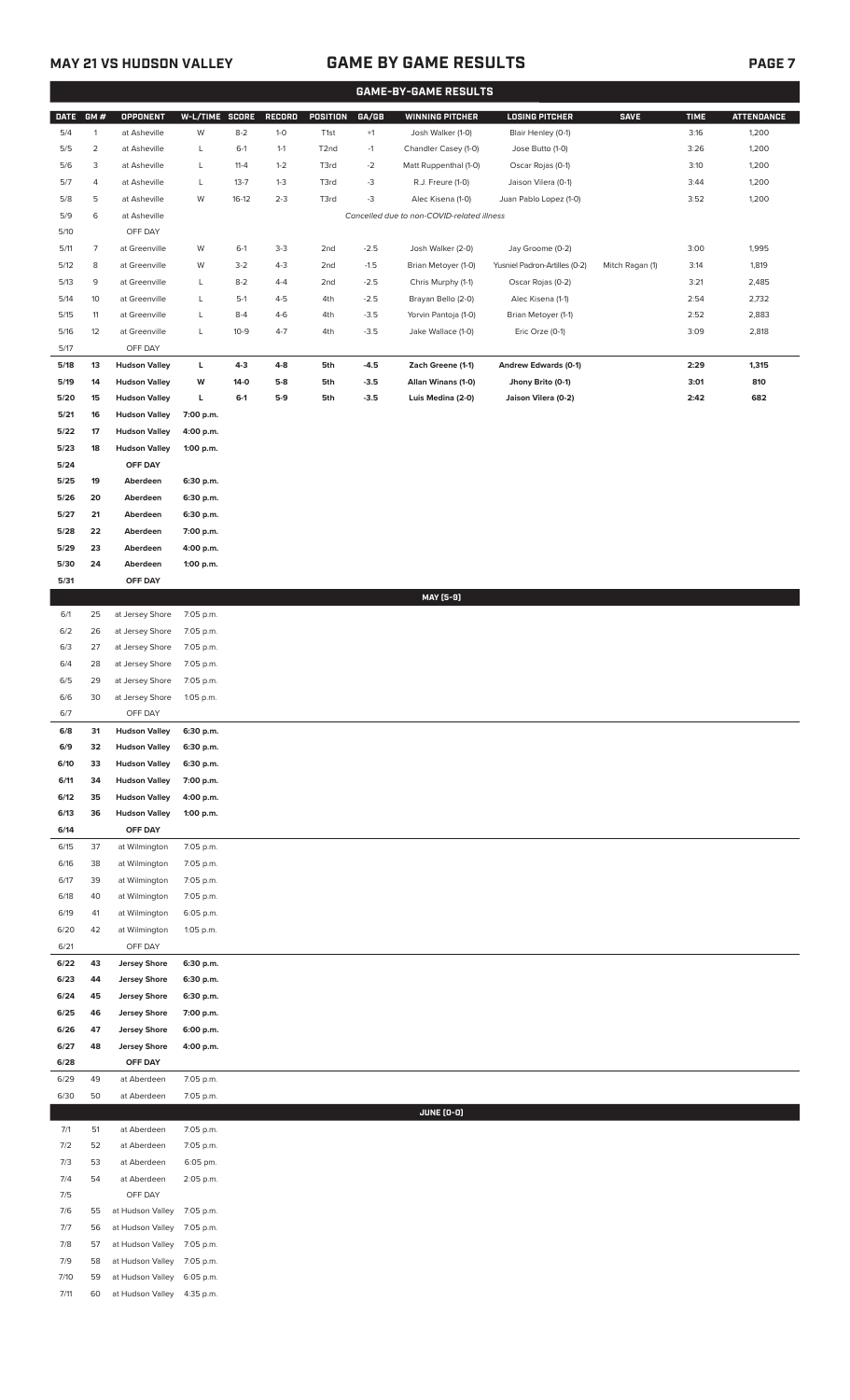## **MAY 21 VS HUDSON VALLEY GAME-BY-GAME PAGE 8**

| <b>DATE</b><br>GM#         | OPPONENT                                                                                                                                                                                                                                                                                                           |                                                                                                                                                                                                                                                                                                                                                                                                                                                                    | W-L/TIME SCORE RECORD                                                                                                                                                                                                                                                                                       | GA/GB<br>POSITION | <b>WINNING PITCHER</b> | <b>LOSING PITCHER</b> | <b>SAVE</b> | <b>TIME</b> | <b>ATTENDANCE</b> |
|----------------------------|--------------------------------------------------------------------------------------------------------------------------------------------------------------------------------------------------------------------------------------------------------------------------------------------------------------------|--------------------------------------------------------------------------------------------------------------------------------------------------------------------------------------------------------------------------------------------------------------------------------------------------------------------------------------------------------------------------------------------------------------------------------------------------------------------|-------------------------------------------------------------------------------------------------------------------------------------------------------------------------------------------------------------------------------------------------------------------------------------------------------------|-------------------|------------------------|-----------------------|-------------|-------------|-------------------|
| 7/12                       | OFF DAY                                                                                                                                                                                                                                                                                                            |                                                                                                                                                                                                                                                                                                                                                                                                                                                                    |                                                                                                                                                                                                                                                                                                             |                   |                        |                       |             |             |                   |
| 7/13<br>61                 | <b>Jersey Shore</b>                                                                                                                                                                                                                                                                                                | 6:30 p.m.                                                                                                                                                                                                                                                                                                                                                                                                                                                          |                                                                                                                                                                                                                                                                                                             |                   |                        |                       |             |             |                   |
|                            |                                                                                                                                                                                                                                                                                                                    |                                                                                                                                                                                                                                                                                                                                                                                                                                                                    |                                                                                                                                                                                                                                                                                                             |                   |                        |                       |             |             |                   |
|                            |                                                                                                                                                                                                                                                                                                                    |                                                                                                                                                                                                                                                                                                                                                                                                                                                                    |                                                                                                                                                                                                                                                                                                             |                   |                        |                       |             |             |                   |
|                            |                                                                                                                                                                                                                                                                                                                    |                                                                                                                                                                                                                                                                                                                                                                                                                                                                    |                                                                                                                                                                                                                                                                                                             |                   |                        |                       |             |             |                   |
|                            |                                                                                                                                                                                                                                                                                                                    |                                                                                                                                                                                                                                                                                                                                                                                                                                                                    |                                                                                                                                                                                                                                                                                                             |                   |                        |                       |             |             |                   |
|                            |                                                                                                                                                                                                                                                                                                                    |                                                                                                                                                                                                                                                                                                                                                                                                                                                                    |                                                                                                                                                                                                                                                                                                             |                   |                        |                       |             |             |                   |
|                            |                                                                                                                                                                                                                                                                                                                    |                                                                                                                                                                                                                                                                                                                                                                                                                                                                    |                                                                                                                                                                                                                                                                                                             |                   |                        |                       |             |             |                   |
|                            |                                                                                                                                                                                                                                                                                                                    |                                                                                                                                                                                                                                                                                                                                                                                                                                                                    |                                                                                                                                                                                                                                                                                                             |                   |                        |                       |             |             |                   |
|                            |                                                                                                                                                                                                                                                                                                                    |                                                                                                                                                                                                                                                                                                                                                                                                                                                                    |                                                                                                                                                                                                                                                                                                             |                   |                        |                       |             |             |                   |
|                            |                                                                                                                                                                                                                                                                                                                    |                                                                                                                                                                                                                                                                                                                                                                                                                                                                    |                                                                                                                                                                                                                                                                                                             |                   |                        |                       |             |             |                   |
|                            |                                                                                                                                                                                                                                                                                                                    |                                                                                                                                                                                                                                                                                                                                                                                                                                                                    |                                                                                                                                                                                                                                                                                                             |                   |                        |                       |             |             |                   |
|                            |                                                                                                                                                                                                                                                                                                                    |                                                                                                                                                                                                                                                                                                                                                                                                                                                                    |                                                                                                                                                                                                                                                                                                             |                   |                        |                       |             |             |                   |
|                            |                                                                                                                                                                                                                                                                                                                    |                                                                                                                                                                                                                                                                                                                                                                                                                                                                    |                                                                                                                                                                                                                                                                                                             |                   |                        |                       |             |             |                   |
|                            |                                                                                                                                                                                                                                                                                                                    |                                                                                                                                                                                                                                                                                                                                                                                                                                                                    |                                                                                                                                                                                                                                                                                                             |                   |                        |                       |             |             |                   |
| 7/28<br>74                 |                                                                                                                                                                                                                                                                                                                    |                                                                                                                                                                                                                                                                                                                                                                                                                                                                    |                                                                                                                                                                                                                                                                                                             |                   |                        |                       |             |             |                   |
| 7/29<br>75                 |                                                                                                                                                                                                                                                                                                                    |                                                                                                                                                                                                                                                                                                                                                                                                                                                                    |                                                                                                                                                                                                                                                                                                             |                   |                        |                       |             |             |                   |
| 7/30<br>76                 | at Jersey Shore                                                                                                                                                                                                                                                                                                    | 7:05 p.m.                                                                                                                                                                                                                                                                                                                                                                                                                                                          |                                                                                                                                                                                                                                                                                                             |                   |                        |                       |             |             |                   |
| 7/31<br>77                 | at Jersey Shore                                                                                                                                                                                                                                                                                                    | 7:05 p.m.                                                                                                                                                                                                                                                                                                                                                                                                                                                          |                                                                                                                                                                                                                                                                                                             |                   |                        |                       |             |             |                   |
|                            |                                                                                                                                                                                                                                                                                                                    |                                                                                                                                                                                                                                                                                                                                                                                                                                                                    |                                                                                                                                                                                                                                                                                                             |                   | JULY (0-0)             |                       |             |             |                   |
| 8/1<br>78                  | at Jersey Shore                                                                                                                                                                                                                                                                                                    | 1:05 p.m.                                                                                                                                                                                                                                                                                                                                                                                                                                                          |                                                                                                                                                                                                                                                                                                             |                   |                        |                       |             |             |                   |
| 8/2                        | OFF DAY                                                                                                                                                                                                                                                                                                            |                                                                                                                                                                                                                                                                                                                                                                                                                                                                    |                                                                                                                                                                                                                                                                                                             |                   |                        |                       |             |             |                   |
| 8/3<br>79                  | <b>Hudson Valley</b>                                                                                                                                                                                                                                                                                               | 6:30 p.m.                                                                                                                                                                                                                                                                                                                                                                                                                                                          |                                                                                                                                                                                                                                                                                                             |                   |                        |                       |             |             |                   |
| 8/4<br>80                  | <b>Hudson Valley</b>                                                                                                                                                                                                                                                                                               | 6:30 p.m.                                                                                                                                                                                                                                                                                                                                                                                                                                                          |                                                                                                                                                                                                                                                                                                             |                   |                        |                       |             |             |                   |
| 8/5<br>81                  | <b>Hudson Valley</b>                                                                                                                                                                                                                                                                                               | 6:30 p.m.                                                                                                                                                                                                                                                                                                                                                                                                                                                          |                                                                                                                                                                                                                                                                                                             |                   |                        |                       |             |             |                   |
| 82<br>8/6                  | <b>Hudson Valley</b>                                                                                                                                                                                                                                                                                               | 7:00 p.m.                                                                                                                                                                                                                                                                                                                                                                                                                                                          |                                                                                                                                                                                                                                                                                                             |                   |                        |                       |             |             |                   |
| 8/7<br>83                  | <b>Hudson Valley</b>                                                                                                                                                                                                                                                                                               | 6:00 p.m.                                                                                                                                                                                                                                                                                                                                                                                                                                                          |                                                                                                                                                                                                                                                                                                             |                   |                        |                       |             |             |                   |
| 8/8<br>84                  | <b>Hudson Valley</b>                                                                                                                                                                                                                                                                                               | 4:00 p.m.                                                                                                                                                                                                                                                                                                                                                                                                                                                          |                                                                                                                                                                                                                                                                                                             |                   |                        |                       |             |             |                   |
| 8/9                        | OFF DAY                                                                                                                                                                                                                                                                                                            |                                                                                                                                                                                                                                                                                                                                                                                                                                                                    |                                                                                                                                                                                                                                                                                                             |                   |                        |                       |             |             |                   |
| 8/10                       | at Wilmington                                                                                                                                                                                                                                                                                                      | 7:05 p.m.                                                                                                                                                                                                                                                                                                                                                                                                                                                          |                                                                                                                                                                                                                                                                                                             |                   |                        |                       |             |             |                   |
|                            |                                                                                                                                                                                                                                                                                                                    |                                                                                                                                                                                                                                                                                                                                                                                                                                                                    |                                                                                                                                                                                                                                                                                                             |                   |                        |                       |             |             |                   |
|                            |                                                                                                                                                                                                                                                                                                                    |                                                                                                                                                                                                                                                                                                                                                                                                                                                                    |                                                                                                                                                                                                                                                                                                             |                   |                        |                       |             |             |                   |
|                            |                                                                                                                                                                                                                                                                                                                    |                                                                                                                                                                                                                                                                                                                                                                                                                                                                    |                                                                                                                                                                                                                                                                                                             |                   |                        |                       |             |             |                   |
|                            |                                                                                                                                                                                                                                                                                                                    |                                                                                                                                                                                                                                                                                                                                                                                                                                                                    |                                                                                                                                                                                                                                                                                                             |                   |                        |                       |             |             |                   |
|                            |                                                                                                                                                                                                                                                                                                                    |                                                                                                                                                                                                                                                                                                                                                                                                                                                                    |                                                                                                                                                                                                                                                                                                             |                   |                        |                       |             |             |                   |
|                            |                                                                                                                                                                                                                                                                                                                    |                                                                                                                                                                                                                                                                                                                                                                                                                                                                    |                                                                                                                                                                                                                                                                                                             |                   |                        |                       |             |             |                   |
|                            |                                                                                                                                                                                                                                                                                                                    |                                                                                                                                                                                                                                                                                                                                                                                                                                                                    |                                                                                                                                                                                                                                                                                                             |                   |                        |                       |             |             |                   |
|                            |                                                                                                                                                                                                                                                                                                                    |                                                                                                                                                                                                                                                                                                                                                                                                                                                                    |                                                                                                                                                                                                                                                                                                             |                   |                        |                       |             |             |                   |
| 8/20<br>94                 |                                                                                                                                                                                                                                                                                                                    | 7:05 p.m.                                                                                                                                                                                                                                                                                                                                                                                                                                                          |                                                                                                                                                                                                                                                                                                             |                   |                        |                       |             |             |                   |
| 8/21<br>95                 |                                                                                                                                                                                                                                                                                                                    | 6:05 p.m.                                                                                                                                                                                                                                                                                                                                                                                                                                                          |                                                                                                                                                                                                                                                                                                             |                   |                        |                       |             |             |                   |
| 8/22<br>96                 |                                                                                                                                                                                                                                                                                                                    |                                                                                                                                                                                                                                                                                                                                                                                                                                                                    |                                                                                                                                                                                                                                                                                                             |                   |                        |                       |             |             |                   |
|                            |                                                                                                                                                                                                                                                                                                                    | 4:35 p.m.                                                                                                                                                                                                                                                                                                                                                                                                                                                          |                                                                                                                                                                                                                                                                                                             |                   |                        |                       |             |             |                   |
| 8/23                       | OFF DAY                                                                                                                                                                                                                                                                                                            |                                                                                                                                                                                                                                                                                                                                                                                                                                                                    |                                                                                                                                                                                                                                                                                                             |                   |                        |                       |             |             |                   |
| 97<br>8/24                 | Aberdeen                                                                                                                                                                                                                                                                                                           | 6:30 p.m.                                                                                                                                                                                                                                                                                                                                                                                                                                                          |                                                                                                                                                                                                                                                                                                             |                   |                        |                       |             |             |                   |
| 8/25<br>98                 | Aberdeen                                                                                                                                                                                                                                                                                                           | 6:30 p.m.                                                                                                                                                                                                                                                                                                                                                                                                                                                          |                                                                                                                                                                                                                                                                                                             |                   |                        |                       |             |             |                   |
| 8/26<br>99                 | Aberdeen                                                                                                                                                                                                                                                                                                           | 6:30 p.m.                                                                                                                                                                                                                                                                                                                                                                                                                                                          |                                                                                                                                                                                                                                                                                                             |                   |                        |                       |             |             |                   |
| 8/27<br>100                | Aberdeen                                                                                                                                                                                                                                                                                                           | 7:00 p.m.                                                                                                                                                                                                                                                                                                                                                                                                                                                          |                                                                                                                                                                                                                                                                                                             |                   |                        |                       |             |             |                   |
| 101<br>8/28                | Aberdeen                                                                                                                                                                                                                                                                                                           | 6:00 p.m.                                                                                                                                                                                                                                                                                                                                                                                                                                                          |                                                                                                                                                                                                                                                                                                             |                   |                        |                       |             |             |                   |
| 102<br>8/29                | Aberdeen                                                                                                                                                                                                                                                                                                           | 4:00 p.m.                                                                                                                                                                                                                                                                                                                                                                                                                                                          |                                                                                                                                                                                                                                                                                                             |                   |                        |                       |             |             |                   |
| 8/30                       | OFF DAY                                                                                                                                                                                                                                                                                                            |                                                                                                                                                                                                                                                                                                                                                                                                                                                                    |                                                                                                                                                                                                                                                                                                             |                   |                        |                       |             |             |                   |
| 103<br>8/31                | Wilmington                                                                                                                                                                                                                                                                                                         | 6:30 p.m.                                                                                                                                                                                                                                                                                                                                                                                                                                                          |                                                                                                                                                                                                                                                                                                             |                   |                        |                       |             |             |                   |
|                            |                                                                                                                                                                                                                                                                                                                    |                                                                                                                                                                                                                                                                                                                                                                                                                                                                    |                                                                                                                                                                                                                                                                                                             |                   | AUGUST (0-0)           |                       |             |             |                   |
| 9/1<br>104                 | Wilmington                                                                                                                                                                                                                                                                                                         | 6:30 p.m.                                                                                                                                                                                                                                                                                                                                                                                                                                                          |                                                                                                                                                                                                                                                                                                             |                   |                        |                       |             |             |                   |
| 9/2<br>105                 | Wilmington                                                                                                                                                                                                                                                                                                         | 6:30 p.m.                                                                                                                                                                                                                                                                                                                                                                                                                                                          |                                                                                                                                                                                                                                                                                                             |                   |                        |                       |             |             |                   |
| 9/3<br>106                 | Wilmington                                                                                                                                                                                                                                                                                                         | 7:00 p.m.                                                                                                                                                                                                                                                                                                                                                                                                                                                          |                                                                                                                                                                                                                                                                                                             |                   |                        |                       |             |             |                   |
| 9/4<br>107<br>9/5<br>108   | Wilmington<br>Wilmington                                                                                                                                                                                                                                                                                           | 6:00 p.m.<br>4:00 p.m.                                                                                                                                                                                                                                                                                                                                                                                                                                             |                                                                                                                                                                                                                                                                                                             |                   |                        |                       |             |             |                   |
| 9/6                        | OFF DAY                                                                                                                                                                                                                                                                                                            |                                                                                                                                                                                                                                                                                                                                                                                                                                                                    |                                                                                                                                                                                                                                                                                                             |                   |                        |                       |             |             |                   |
| 109<br>9/7                 | at Hudson Valley                                                                                                                                                                                                                                                                                                   | 7:05 p.m.                                                                                                                                                                                                                                                                                                                                                                                                                                                          |                                                                                                                                                                                                                                                                                                             |                   |                        |                       |             |             |                   |
| 9/8<br>110                 | at Hudson Valley                                                                                                                                                                                                                                                                                                   | 7:05 p.m.                                                                                                                                                                                                                                                                                                                                                                                                                                                          |                                                                                                                                                                                                                                                                                                             |                   |                        |                       |             |             |                   |
| 9/9<br>111                 | at Hudson Valley                                                                                                                                                                                                                                                                                                   | 7:05 p.m.                                                                                                                                                                                                                                                                                                                                                                                                                                                          |                                                                                                                                                                                                                                                                                                             |                   |                        |                       |             |             |                   |
| 9/10<br>112                | at Hudson Valley                                                                                                                                                                                                                                                                                                   | 7:05 p.m.                                                                                                                                                                                                                                                                                                                                                                                                                                                          |                                                                                                                                                                                                                                                                                                             |                   |                        |                       |             |             |                   |
| 9/11<br>113                | at Hudson Valley                                                                                                                                                                                                                                                                                                   | 6:05 p.m.                                                                                                                                                                                                                                                                                                                                                                                                                                                          |                                                                                                                                                                                                                                                                                                             |                   |                        |                       |             |             |                   |
| 9/12<br>114                | at Hudson Valley                                                                                                                                                                                                                                                                                                   | 4:35 p.m.                                                                                                                                                                                                                                                                                                                                                                                                                                                          |                                                                                                                                                                                                                                                                                                             |                   |                        |                       |             |             |                   |
| 9/13                       | OFF DAY                                                                                                                                                                                                                                                                                                            |                                                                                                                                                                                                                                                                                                                                                                                                                                                                    |                                                                                                                                                                                                                                                                                                             |                   |                        |                       |             |             |                   |
| 9/14<br>115                | <b>Jersey Shore</b>                                                                                                                                                                                                                                                                                                | 6:30 p.m.                                                                                                                                                                                                                                                                                                                                                                                                                                                          |                                                                                                                                                                                                                                                                                                             |                   |                        |                       |             |             |                   |
| 9/15<br>116                | <b>Jersey Shore</b>                                                                                                                                                                                                                                                                                                | 6:30 p.m.                                                                                                                                                                                                                                                                                                                                                                                                                                                          |                                                                                                                                                                                                                                                                                                             |                   |                        |                       |             |             |                   |
| 9/16<br>117                | <b>Jersey Shore</b>                                                                                                                                                                                                                                                                                                | 6:30 p.m.                                                                                                                                                                                                                                                                                                                                                                                                                                                          |                                                                                                                                                                                                                                                                                                             |                   |                        |                       |             |             |                   |
| 9/17<br>118<br>9/18<br>119 | <b>Jersey Shore</b><br><b>Jersey Shore</b>                                                                                                                                                                                                                                                                         | 7:00 p.m.<br>4:00 p.m.                                                                                                                                                                                                                                                                                                                                                                                                                                             |                                                                                                                                                                                                                                                                                                             |                   |                        |                       |             |             |                   |
|                            | 7/14<br>62<br>7/15<br>63<br>7/16<br>64<br>7/17<br>65<br>7/18<br>66<br>7/19<br>67<br>7/20<br>7/21<br>68<br>7/22<br>69<br>7/23<br>70<br>71<br>7/24<br>7/25<br>72<br>7/26<br>73<br>7/27<br>85<br>8/11<br>86<br>8/12<br>87<br>88<br>8/13<br>8/14<br>89<br>8/15<br>90<br>8/16<br>8/17<br>91<br>8/18<br>92<br>8/19<br>93 | <b>Jersey Shore</b><br><b>Jersey Shore</b><br><b>Jersey Shore</b><br><b>Jersey Shore</b><br><b>Jersey Shore</b><br>OFF DAY<br>Wilmington<br>Wilmington<br>Wilmington<br>Wilmington<br>Wilmington<br>Wilmington<br>OFF DAY<br>at Jersey Shore<br>at Jersey Shore<br>at Jersey Shore<br>at Wilmington<br>at Wilmington<br>at Wilmington<br>at Wilmington<br>at Wilmington<br>OFF DAY<br>at Hudson Valley<br>at Hudson Valley<br>at Hudson Valley<br>at Hudson Valley | 6:30 p.m.<br>6:30 p.m.<br>7:00 p.m.<br>6:00 p.m.<br>4:00 p.m.<br>6:30 p.m.<br>6:30 p.m.<br>6:30 p.m.<br>7:00 p.m.<br>6:00 p.m.<br>4:00 p.m.<br>7:05 p.m.<br>7:05 p.m.<br>7:05 p.m.<br>7:05 p.m.<br>7:05 p.m.<br>7:05 p.m.<br>6:05 p.m.<br>1:05 p.m.<br>at Hudson Valley 7:05 p.m.<br>7:05 p.m.<br>7:05 p.m. |                   |                        | at Hudson Valley      |             |             |                   |

**SEPTEMBER (0-0)**